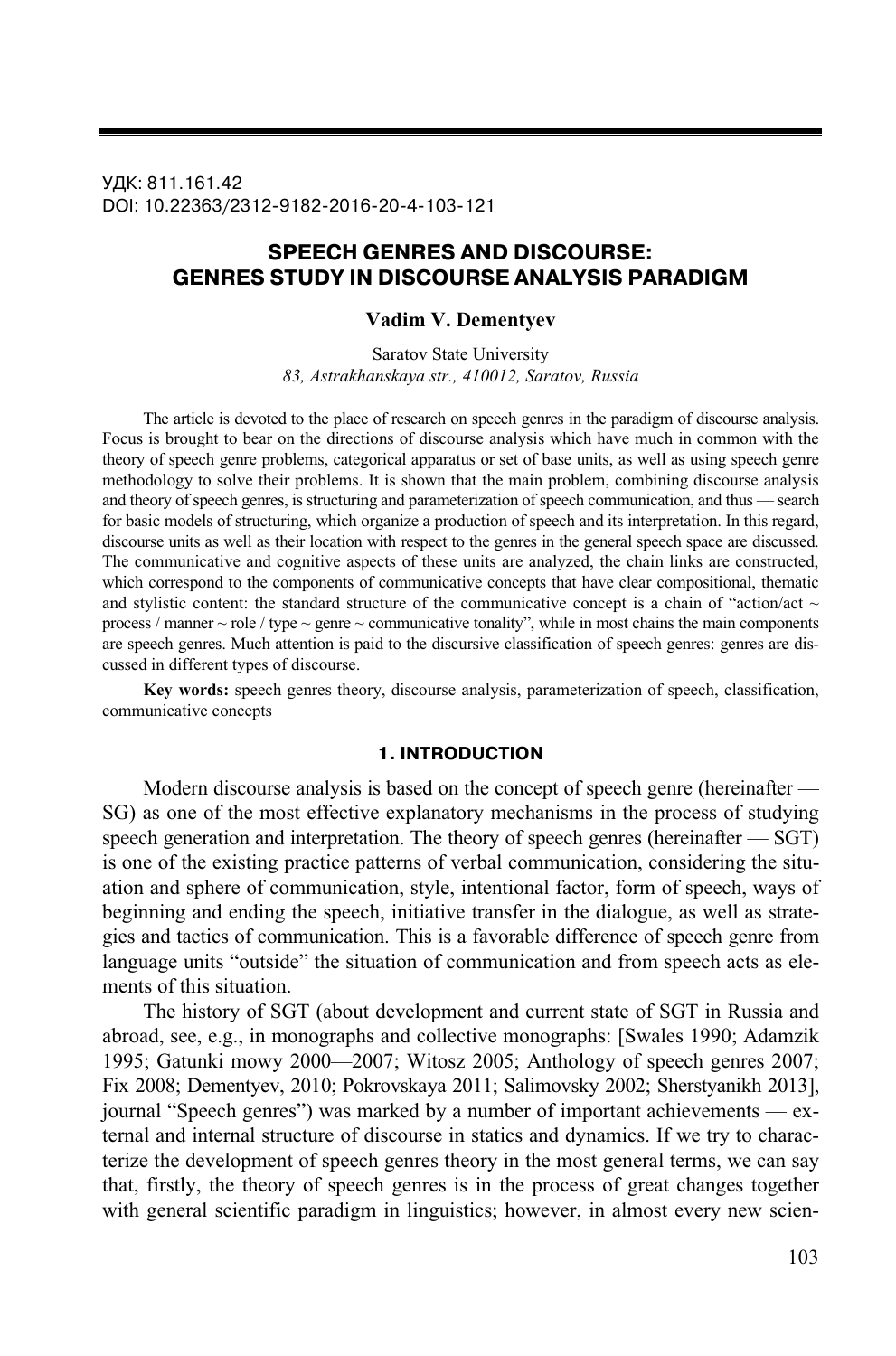tific paradigm SGT is in demand. Secondly, SGT continually contributes to the development of new trends in linguistics, also SG concept is allocated as the basic unit and is one of the basic units of this theoretical concept.

In the late 1970s, when Bakhtin's article "The problem of speech genres" was published in the Soviet Union, the study of speech in linguistic scientific paradigm was determined by:

- (1) Soviet/foreign colloquialisms/methodology of conversation analysis (the study of colloquial speech was reflected in a series of monographs "Russian colloquial speech" (Moscow) wherein the Soviet school is characterized by search for particular speech systematicity that is different from the language).
- (2) Theory of speech acts: Just as linguists in the West, Russian linguists at this time successfully used the methodology of pragmatics and speech acts theory of J. Austin and J. Searle It had become vital for poststructuralist linguistics to consider the human factor in language components in communicative situations and discourse. At the same time, these studies were carried out through external linguistic means, based on a deep understanding of units and system of relations, or significance of language inherent in the prior — system-structural — scientific paradigm.

It is through the prism of these theories that linguists welcomed M.M. Bakhtin's concept of speech genres: the first attempt of its practical use was a significant convergence of its provisions for colloquialisms and the theory of speech acts. This was significant all the more so because the linguistics of speech was characterized, on the one hand, as a total 'pragmaticalized' scientific apparatus, and on the other — a search for base units, in a formal and more comprehensive relationship exceeding the sentence / speech act (this search leads to an intersection of the general theory of communication, colloquialism, stylistics, pragmatics, text linguistics).

The article by A. Wierzbicka — "Speech Genres" [Wierzbicka 1983], which received wide publicity, reflects precisely this state of speech linguistics. These features were fully appropriate for the next stages of development in speech genres theory.

By the end of the 80's — early 90's the ideas of SGT were subjected to further pragmatization; and the method of speech acts theory in genre studies of this time (generistics) started to dominate. As a result, SGT suffered some drawbacks in comparison to TSA (see below).

By the mid-late 90s, with linguistic concepts becoming more semantic and cognitive, speech genre studies also undergo this influence, and the content side of speech genre comes to the fore. The very notion of "genre" largely interacts and intersects with the idea of "concept". It is significant that SG once again becomes (in another sense) a base unit:

(1) of cognitive discourse analysis

- (2) for studying communicative competence and communicative concepts,
- (3) of national and cultural (language and communicative) world view
- (4) for portrying linguistic identity

(5) of Linguo cultural typecasting.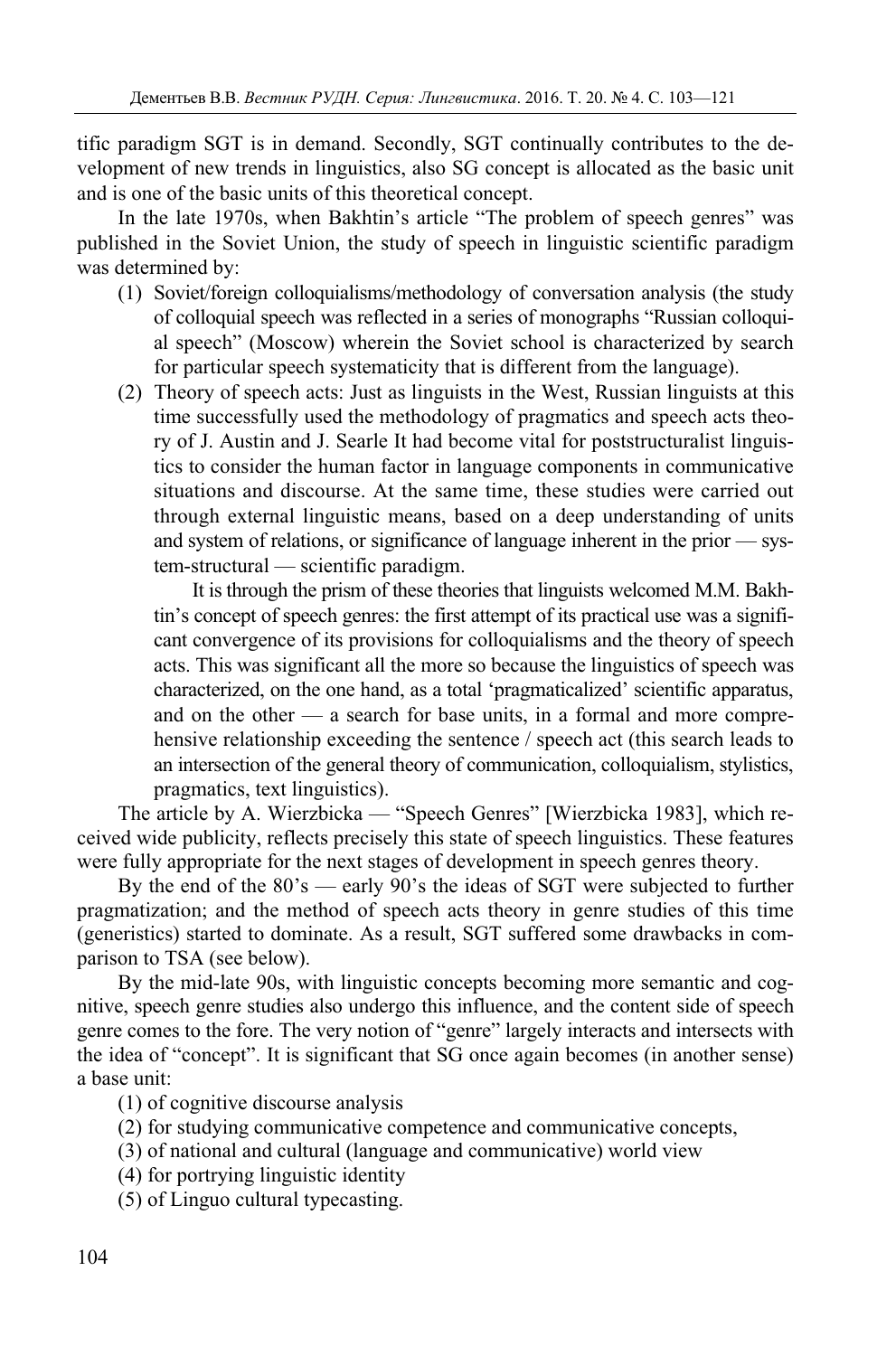Further semantisation of scientific research in linguistics was marked, on the one hand, by increasing attention to the content of the language units, and on the other, involvement in the linguistic usage of complex phenomena(manipulation, hint, irony, etc. and aspects of indirect communication), which were not subject to systematic study in linguistics earlier. When studying these phenomena again — in a slightly different form — they are in demand to explain the potency of speech genre model.

Now the concept of SG is one of the most important theoretical representation of *pragma linguistics, text linguistics, stylistics, sociolinguistics, psycholinguistics, cultural linguistics* (each case of understanding SG has its own adjustments).

In particular, the concept of speech genre is associated with general issues of *communicative and speech competence, framing of knowledge* [Minsky 1975; Fillmore 1976; Dijk 1985]: cognitive knowledge about SG is organized into conceptual systems, which has recently been actively described in frame terms [Mustajoki 2013; Peeters 2009; Shevchenko, 2015].

In addition, the concept of SG is associated with *intranational speech cultures* (practical usage of basic SG kit is considered to be the most significant aspect of speech competence, according to V. Goldin and O. Sirotinina — amongst six "international speech cultures" [Goldin, Sirotinina 1993]).

SGT continues to actively develop: description and systematization of speech genres is being carried out consistently and successfully, as also the development of specific meta-language for describing the SG. Various aspects of speech genres are being studied, their number is multiplying: *linguistic aspects of SG* [Bhatia 2002; Dementyev et al. 2014; Dementyev 2010; Dymarsky 2015]; *text features of SG* [Tannen 2010; Borisov 2001; Dementyev 2015; Matveev 1995]; *stylistic peculiarities of SG* [Kozhina 1999; Mkrtychyan 2015; Salimovsky 2002]; *psycholinguistic aspects of SG* [Sedov 2016; Krasnikh 2015]; *cultural aspects of SG* [Goddard, Wierzbicka 1997; Dementyev 2009; Lakoff 2006; Manes 1983, 1984 by Thomas; Wierzbicka 1991; 2006; Riabtseva 2007]; *speech genres and concepts* [Dementyev 2010: 248—258; Slyshkin 2005; Shevchenko 2015]; *SG and history* [Hanks 2000; Balashova 2014].

At the same time, the main problem combining discourse analysis and theory of speech genres in all phases, remains structuring and parameterization of speech communication, and thus the search for basic models of structuring, which organize speech production and its interpretation continues. Speech genre acts as a constitutive category of discourse and as a unit of discourse.

## **2. SPEECH GENRE AS A CONSTITUTIVE CATEGORY OF DISCOURSE**

The notion of genre has always occupied an important place in linguistic concepts of speech system. This problem is not just unresolved, but also has many years of negative experience, due to earlier failures and hesitancy for further research.

The main obstacle on the way to actual linguistic study of genres lies in the nature of its variability. Even if we imagine that someone will make a complete list of SG, in any attempt, it will be almost impossible to apply it to speech and genre variety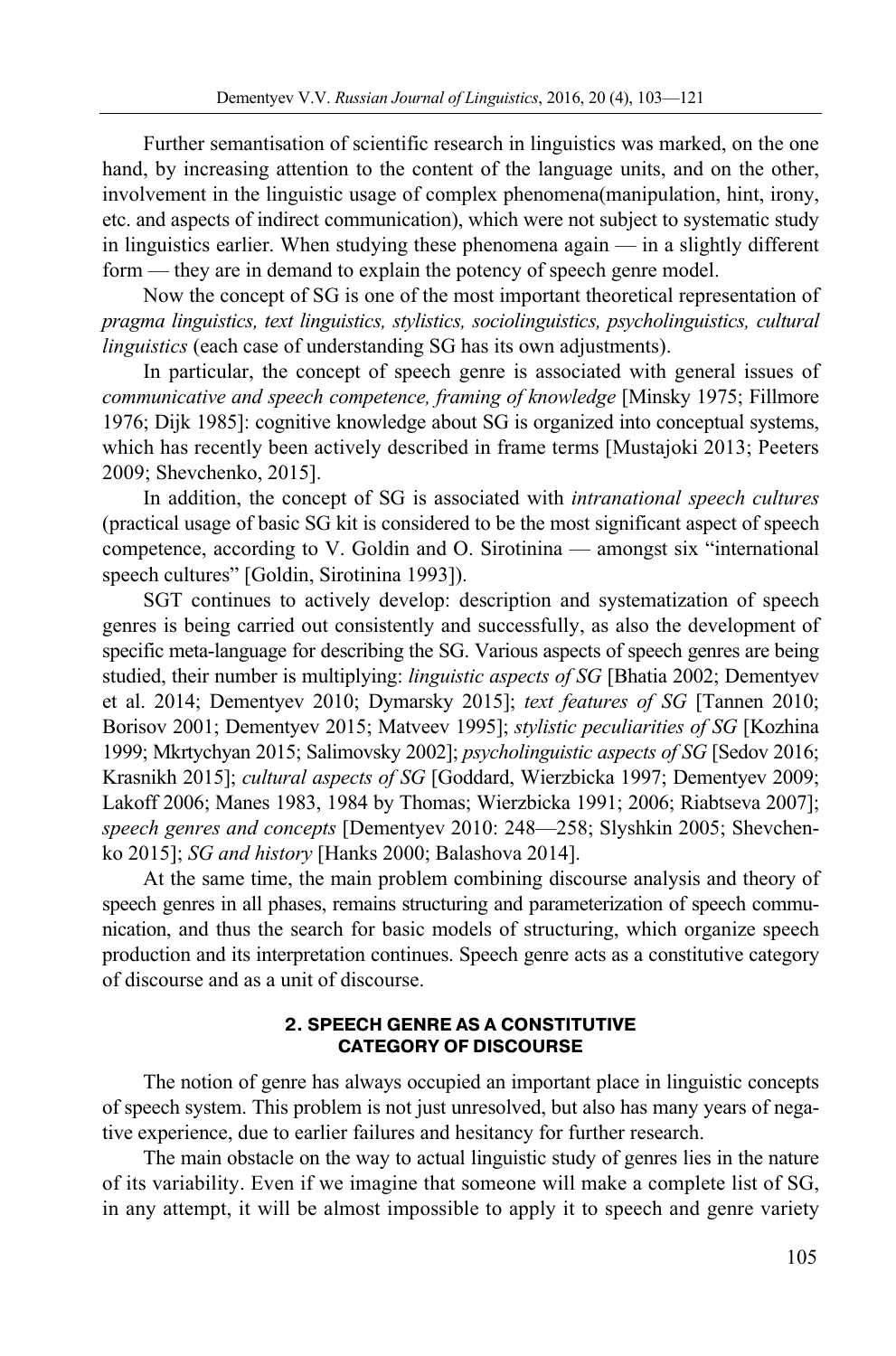in practice, due to a huge number of small and large deviations from the "standard", "author's" and "listener's" unpredictability, personal attitude, subjective will and other different unpredictable speech components.

Of course, diversity of genres and their variability is not merely a single unresolved problem of SG's place in systematicity. The notion of genre, on the one hand, has acquired a strong position in the theory of discourse (earlier — in linguistic text) as one of its basic units (although it is not acknowledged as the basic unit of discourse genre organization by researchers); on the other hand, many modern works on the theory of discourse/text do not use either the term "genre", nor the ideas of Bakhtin and other ideas existing in Russia "after Bakhtin's" theory of speech genres.

Thus, the problem of speech systematicity is a key issue not only for the theory of speech genres: it would be no exaggeration to say that an adequate solution to this problem is the main task of linguistics of text and discourse theory.

As is known, the basis of text linguistics since its inception on the basis of pragmatics, stylistics and rhetoric lies in the idea of special communication practices, standards and recognizable speech rules, which organizes speech while at the same time, remains different from language rules. In fact, if the "rules of the text/speech" coincided with the language rules and norms, it would be unclear as to what are the differences between various types of texts in the same language (*novel, note, protocol, letter*) and what the differences will be between the text as a unit of speech and a sentence.

In text linguistics it is proven that "the rules of the text/speech" are multidimensional, variative and addressed to numerous spheres of extralinguistic reality: to the language and language/speech units which make up the text, to the content, i.e. the true or imaginative reality, to the author (to his intentions, motives, i.e., to his purpose) and to the reader/listener, to other authors and texts, and finally, to the culture ( in any text "just like a drop of water in the ocean", all of national and humane culture gets reflected).

Of course, the text addresses its own genre as the most obvious from the text rules.

In the context of this discussion, the term "*genre*" seems intuitively clear and logically related to the text, however, the question that remains unresolved is how to define the genre of work that is devoid of (literary) traditions, for example, "*Krokhotok*" by A. Solzhenitsyn and"Fallen Leaves" by B. Rozanov (the writers take credit for "invention" of these genres), for example:

*— The baby is crying. You get up. After all you are here and not asleep. — If he cries, then what? He would cry in the arms. Perhaps I'll hold him. (Why the family breaks up; the first Nadia)*

Even more obviously, this applies to abstract, modernist, symbolist, futurist poetry. Compare:

### *IZRE*

*It is an honor to be born a poor man. — D. Burliuk* 

These "difficult" cases, however, represent only a stylization of the real difficulties that we find in large numbers in real direct communication. The content complexity, ad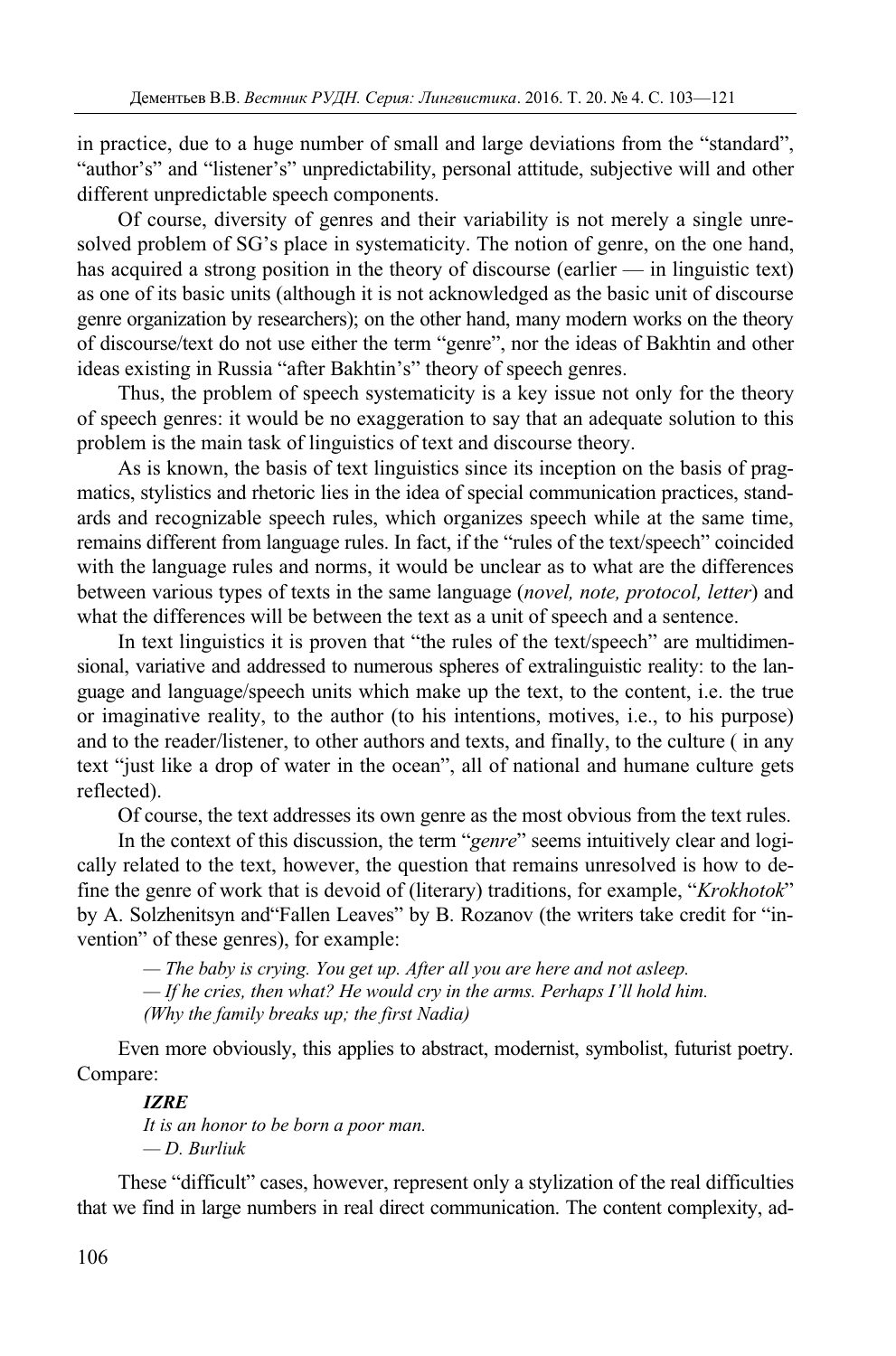ditional interpretive moves of the addressee and the inherent varieties of indirect communication, are not the prerogative of the "difficult" areas of communication. Compare:

*(A enters the room where B and C are working) A. Whatever/but it is lunch time // B. Uh-huh // (A silently gathers and leaves to dine)*  (example from: [Kitaygorodskaya, Rozanova, 1999: 360]).

Saying *whatever/but it is lunch time* can be interpreted as an offer to have dinner together, but this offer is vague. In any case, it is impossible to be sure what is the goal of the speaker, based on follow-up actions of the other participants — A does not try to persuade his colleagues, and, moreover, A is quite satisfied with the vague response — *Uh-huh*. The latter perhaps, proves that expression *whatever/but it is lunch time* is understood as purely informative (message about unknown information concerning time) and does not contain any inducement. However, the purpose of the first phrase is not clear. As if it has been uttered to make the recipient understand it merely as a remark rather than an offer.

The researcher and linguist, faced with such a material, builds various hypotheses about the replica of this conversation. There is no doubt that the same incongruity exists amongst the participants themselves. Thus, even in this seemingly "simple" everyday conversation there cannot be a "simple" interpretation, that which implies a semiotic use of signs, because, obviously, we have before us indirect communication, where the uncertainty is inherent in the intentions of the speaker, a fact which is understood by the addressee. The response *Uh-huh* is a definite signal that the specific information has been taken into consideration (lunch time), and there is an indefinite refusal for an indefinite offer.

Understanding of the material (such examples are primarily characteristic of oral communication) lead the linguistics of text in the 60—70s to the necessity of using a complex set of text categories (including situational, dialogical, multiple character interpretations, intertextuality, verbal and non-verbal components of communication). Some of these categories which determine the completeness of a work extracted text linguistics from syntax, which deals with means of communication between sentences and very soon formulated linguistics of discourse from traditional text linguistics. "Text plus situation" became its main categories. Interacting with pragmalinguistics and sociolinguistics, linguistics of discourse is enriched with the following categories:

- (1) Participants of communication (status-role-playing and situational-communicative characteristics);
- (2) Terms of communication (presuppositions, sphere of communication, chronotop, communicative sphere);
- (3) Organization of communication (motives, goals and strategies, segmentation, communication control and variability of communicative means);
- (4) Means of communication (channel and mode, tone, style and genre of communication).

Language is the main factor in organization and normativity of communication (in synergic terminology — *attractors*). Except for language, there are a large number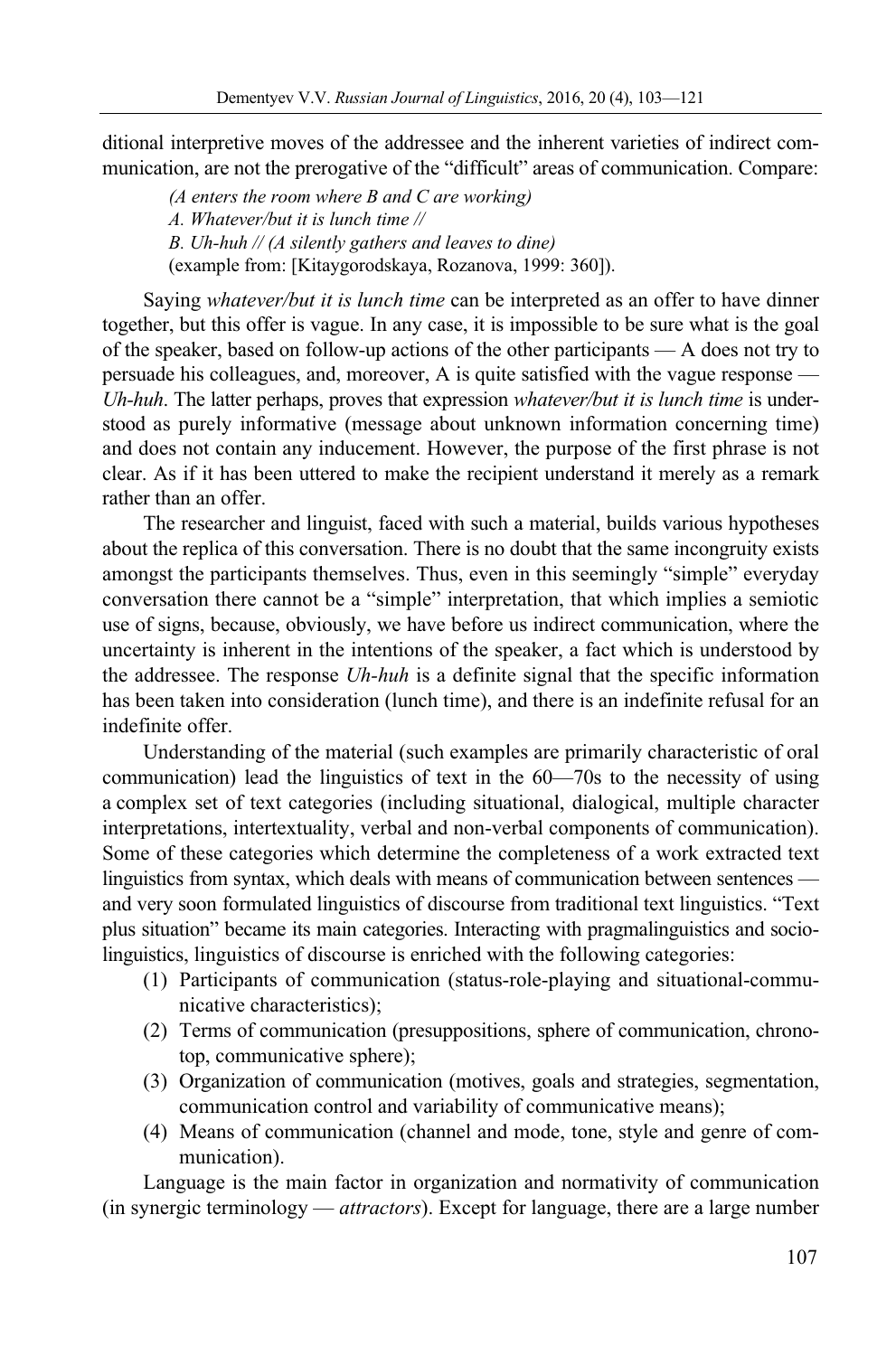of different ways to streamline communication, overcome entropy, different genre and rhetorical rules, verbal and non-verbal communication, communication categories.

For understanding genres as a means of formalization of communication it is essential to understand SG as a transition phenomenon between language and speech. On the one hand, genre is not communication, but only its form [Bakhtin 1996: 192]; on the other hand, it is a speech form, although it is already quite standardized. SG is not a language, but also "not quite" speech: it is a transition phenomenon with hybrid properties. Genre is a high level unit, when there are no boundaries between speech and language. Speech genres make up buffer space consisting of "alienated" language system and its actual use. Genres bring systemacy, standard and semiotic beginning into speech and communication [Benveniste 1974], contributing to the development and crystallization of language in the "fight" against the disadvantages of indirect communication and preventing effective exchange with more precise meanings.

Speech genres, representing communication attractors, impose limits on interpretation of speech utterances, thereby making interpretation more standard and reducing the degree of undefined communication [Bogin 1997]. One of the most important SG features is to serve as identification to the addressee of intention. Compare the determination of SG by S. Gajda: this is "horizon of expectations for listening and a model building for speakers" [Gajda 1991: 70]. K. Dolinin indicates the property of SG as a "cognitiveconstructive aspect of SG": "The knowledge of genre canons <...> provides identification of the genre by the recipient (it is often enough to produce a small segment of discourse), i.e. orientation in speech event in which he/she is involved, activation of corresponding script, kept in lasting memory, and, consequently, setting the desired wave, turning on corresponding setting — perceptual or actual, and as a result, the ability to forecast a partner's future speech acts, further unfolding of discourse and adequate reaction" [Dolinin 1999: 10].

Genre speech consistency is made up of the actual speech and genre moments of standardization and formalization (common to all speech genres) and rhetorical moments of formalization (inherent in rhetorical genres in which the sender seeks to "construct a sentence in a more effective way" [Sirotinina 1999: 28]).

The place of speech and rhetorical genres in general structuring of verbal and nonverbal communication is a typology based on the freedom level of a listener's interpretive activities (as has been said, the genres take an important part in limiting this freedom) (Table. 1).

Table 1

| Basic<br>sentence                         | Nonisosemic<br>linguistic<br>construction | Elliptical<br>construction | Tropes | Conventional<br>indirect<br>statements | Flirt.<br>irony,<br>small<br>talk | Unpredictable<br>interpretation<br>of a listener |  |
|-------------------------------------------|-------------------------------------------|----------------------------|--------|----------------------------------------|-----------------------------------|--------------------------------------------------|--|
| <b>Explicit statements</b>                |                                           | Implicit statements        |        |                                        |                                   |                                                  |  |
| They are implemented by means of language |                                           |                            |        | Language tools are insufficient        |                                   |                                                  |  |
| Conventional statements                   |                                           |                            |        | Unconventional indirect statements     |                                   |                                                  |  |
| Genre typed statements                    |                                           |                            |        |                                        | Genre non-typed statements        |                                                  |  |

**Typology of communication according to the degree of the listeners freedom of interpretation**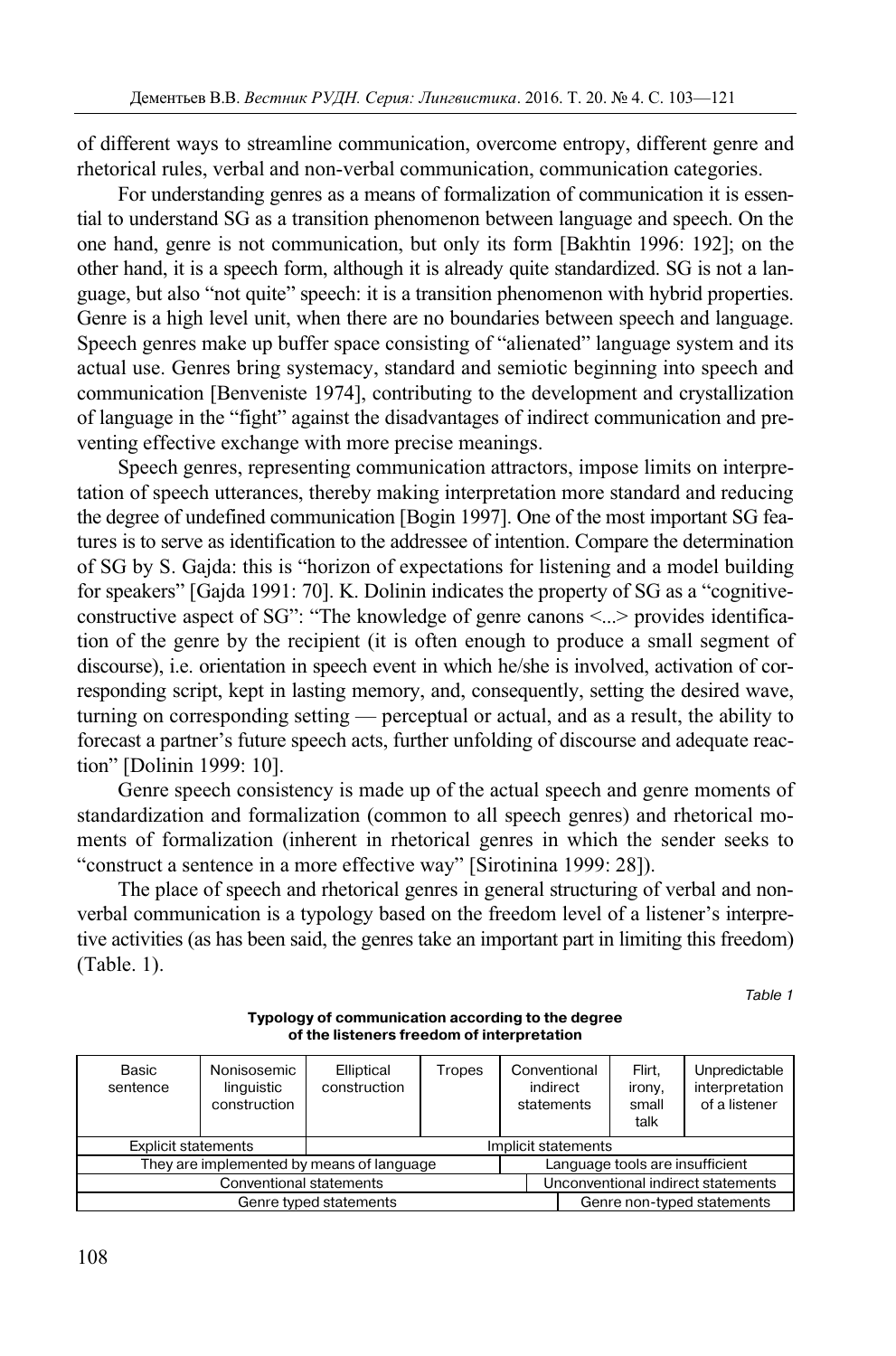The most important genre aspects of structure and interpretation of communication are:

- Existence of typical genre forms, which result into statements (including indirect ones).
- Existence of variability inside genres; existence of changing accents and secondary genres.
- Existence of indirect speech genres (genre as implicit information).
- Genre as attractor i.e. means of standards and removal of "indirect" communication.

# **3. SPEECH GENRE AS A UNIT OF DISCOURSE**

Turning to the units of discourse, we emphasize that different units present different types of systematic discourse in the logic of speech attractors. In general, despite the fact that all researchers recognize speech attractors, it is still impossible to present a full picture of the relation between such moments of systematicity — even if it includes the most widespread model and studied types of rules and regulations, categories, units.

The following is a very rough list that represents different types of systematic discourse — as has been said, almost each of them has some moments of genre systematicity (and some are even equal):

- speech genre, subgenre, hyper genre
- communicative category, communicative concept (and hence communicative value), frame, script
- speech act, illocutionary act, speech/communicative course, illocutive component, intention and intentional state
- strategy (micro and macro strategies), tactics
- speech event, dialogical unity, transaction
- (function) style, tone, discourse type
- connector, "loop"(thematic) chain of theme-rheme progression, functional perspective and communicative dynamism.

As can be seen, the list (for convenience, we split it into several homogeneous groups) includes almost all units and modes, which are used in modern discourse theory — roughly speaking, we have included here everything beyond the level of language syntax and sentence, starting with specific communication means between two sentences in the text.

In some cases, the relationship between individual and group units is carefully examined in linguistics, for example, between *intention* and *intentional state* (starting with J. Searle 1983). A number of works is devoted to the relationship between the concepts *communicative category* and *communicative concept* [Karasik 2002; Karzenkova, Salimovsky 2005, Shevchenko, 2015]: the category is calibrated/scaled, there is no imaginative component and values are significantly weak.

Let's consider *the relationship between speech genre and speech act*: a stage in the development of SGT passed under the sign of rapprochement between mutual influence of these theories.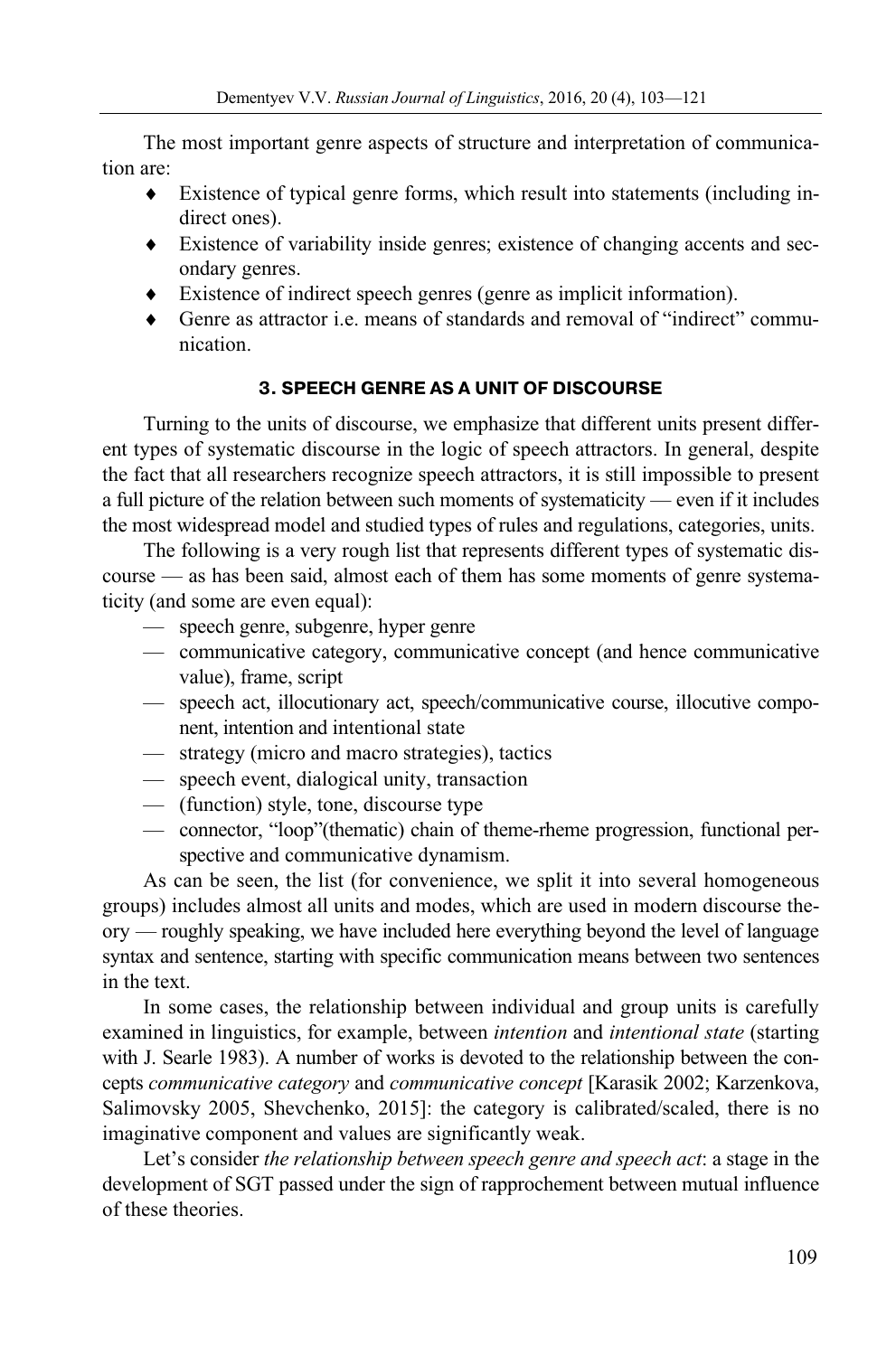Bakhtin's theory of speech genres, according to colloquists, is inseparable from speech act theory created by the British logician J. Austin [Austin 1962] (Bakhtin's "statement" defined by the trinity "theme — style — composition", is often identified with the "speech act "of J. Austin).

Genetic closeness of speech genres theory and speech act theory has repeatedly been noted by various researchers [Wierzbicka 1983; Dönninghaus 2001; Kozhina 1999; Mkrtychyan 2015; Fedosyuk 1997; Shmelev 1997].

In 1983 A. Wierzbicka, compared the position of speech acts theory, which was very popular and influential in linguistics of speech, and Bakhtin's theory of speech genres, which was almost unknown to wide linguistic public, and exposed the first theory to heavy criticism. She pointed that even though the aim of SAT is to analyze real units of speech act, in reality it has not freed itself sufficiently from prior scientific paradigm of linguistic limitations and does not go beyond the sentence in speech understanding:

"The point here is not about the terminology change. And it is also not about the opposition of something static to dynamic. "Speech genre", as understood by Bakhtin, is an action, not a product (more precisely, it is a codified form of action). The word "genre" is better, it is less erring than the word "act", because "act" is a short, routine saying. As a result, the study of human speech acts often turns into sentence study — especially the sentences that are specialized as weapon of certain genres. "The fact is that there are types of sentences, which usually function as whole utterances of particular genre types. These are question, exclamation and incentive sentences" [Bakhtin 1996: 194]. <...> The notion of speech genres, formulated and developed in numerous works of Bakhtin, seems to me to be very fruitful for both literary and linguistic studies (as well as for culture study in general). In my opinion the emphasis that Bakhtin lays, on the one hand, on meaning diversity of speech genres, and on the other — the need for unified methodology of their research is very important" [Wierzbicka 1983: 126].

M. Kozhina [1999] formulated the most important differences between speech act and speech genre (i.e., subject and aim of speech act theory and speech genres theory) in a more precise way.

Pointing, like other researchers, to considerable genetic affinity of these theories (the similarities between TSA and TSG are the starting points and definition of the unit under study as a speech; the similarity is also their dynamic aspect: SA and SG as units of linguistic communication process and speech activity as units (elements) in speech dynamics, in the process of constructing the text, discourse; the word as the action and activity of communication; hence the similarity is the principle of studying this unit in the context of extralinguistic factors [same: 54]), the researcher emphasizes that the most important differences lie not in quantity, but in significant qualitative planes — theoretical, methodological, ideological, beginning with a general worldview settings of the creators of these theories: "Existing differences between these concepts are due to specificity of national (or regional), scientific and philosophical interests and aspirations of the founders of these theories; G. Austin and J. Searle on one side, M. Bakhtin on the other [Same: 52].

These are the following lines of differences: 1) SA — action, SG has quantitatively and qualitatively a more complex nature and correlates with situation, event, text;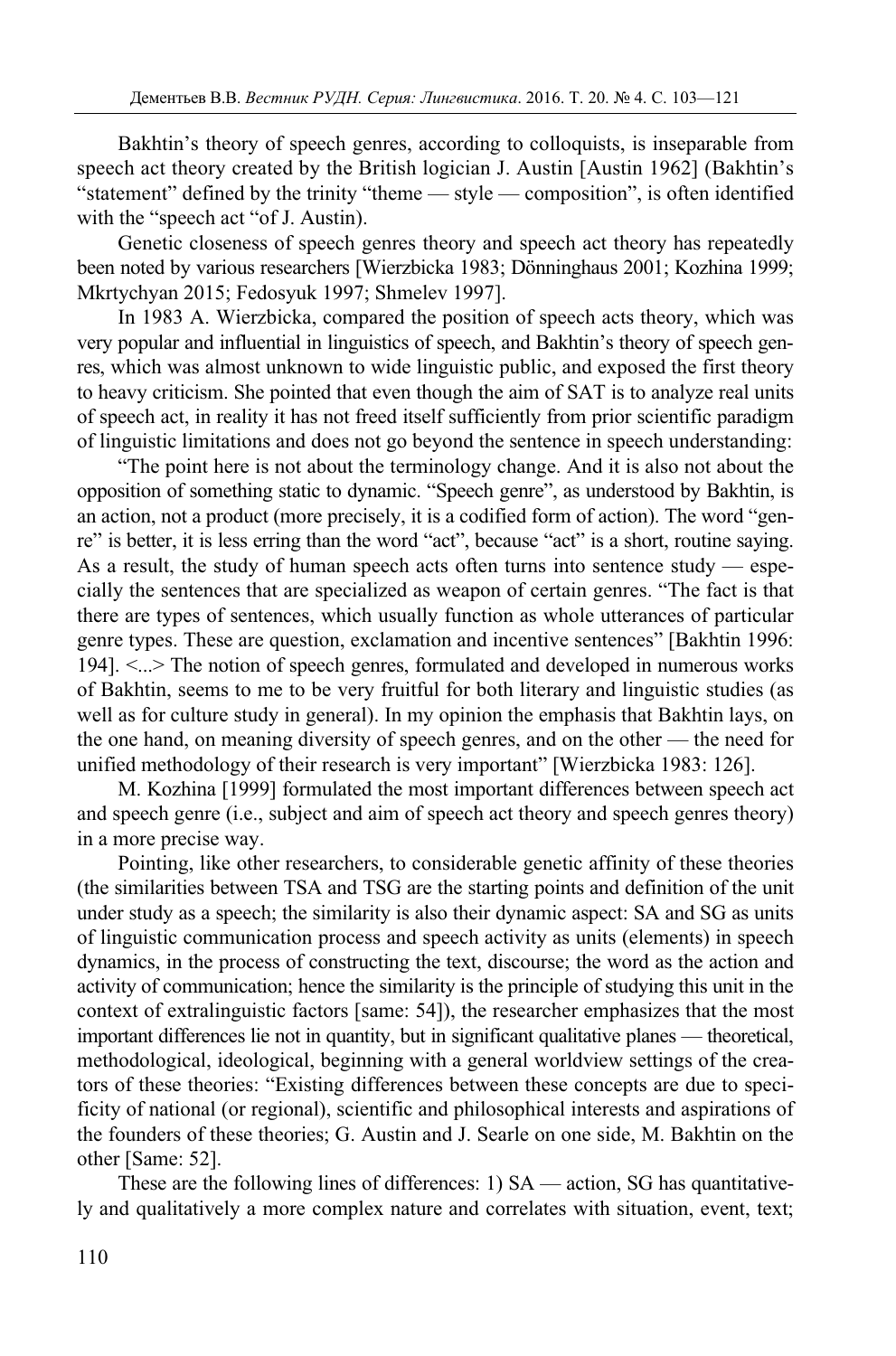2) the focus of TSA is grammar (sentence), TSG is verbal communication and functional style; 3) TSA is monological, TSG is dialogical (sociological) [Same: 18—22].

In our opinion, consistent consideration of the above concepts reveals some obvious similarities and "mutual repulsion": so the similarity between the terms "speech act" and "speech genre" is obvious, as well as techniques to study them. At the same time we pay attention, on the one hand, to apparent diversity of SG and relative homogeneity of SA, on the other hand — SA is not close to all SG (hardly anyone would think to talk about the speech acts of *lectures*, *discussions*, *conversation*). We consider that extended understanding of SG allows the bringing together of SA and SG if the position of the latter is primary; SA especially comes closer (and is even identified) with a type of SG, namely conventional primary simple SG.

Let's now consider another significant problem both for SGT and for discourse such as *a group/chain of genre phenomena in speech systematicity*. The work of Dementyev [Dementyev 2016] presents a cognitive study of mental images of these phenomena in the minds of native speakers (based on the material surveyed), here the center of attention were *communication concepts* having a clear composition — thematic stylistic content: the fixed names of these concepts are either the direct names of speech genres, or their components (strategies, tactics, etc.), or they reflect an attitude towards them within a given culture.

Standard structure of communicative concept is a chain of "*action/act* ~ *process/ manner* ~ *role/type* ~ *genre* ~ *tonality*".

In the case of symmetric conceptualization all the links in the chain are filled (it is clear that such situations are rare, especially in the case of new and borrowed concepts).

On the forefront can be speech genre typification, action (communication and speech acts), process (communication, speech events and complex events), behavior and role in this type of communication (e.g. competition or game) or social type itself (or rather its communicative refraction — linguo-cultural type).

Correspondingly, the name or type (obviously, it will be a noun) of the speech action can be on the forefront amongst the other names of communicative concepts: single (speech act) and long duration (verbs — perfective and imperfective verbs respectively), name of the process (noun) or genre name (nouns in this function are more common than verbs and are called speech acts).

In this respect, the bigger evaluation units in this evaluation chain are especially significant (and other units may be absent from the assessment point of view), for example, in the evaluation chain (*лесть* ~ *льстить* ~ *льстец* ~ *льстиво*/*льстивый*) *flattery*  $\sim$  to *flatter*  $\sim$  *flatterer*  $\sim$  in a *flattering manner*, *flattering* is the principal component, apparently, in most of these genre, but in one of the newest chains (*тролль* ~ *троллинг* ~ *троллить*) *troll* ~ *trolling* ~ *to troll*, the main component is evaluative type *troll*; the genre is likely *trolling* (the genre is perceived as major, although *troll* is derivationally the source), the tone, apparently exists, but adjective and adverb are absent.

As for specific *language processing* the chains "genre ~ tone", some of the details have already been revealed in the questionnaire [Dementyev 2016]: one-word names nouns and verbs were on the forefront; adjectives and adverbs were presented very rarely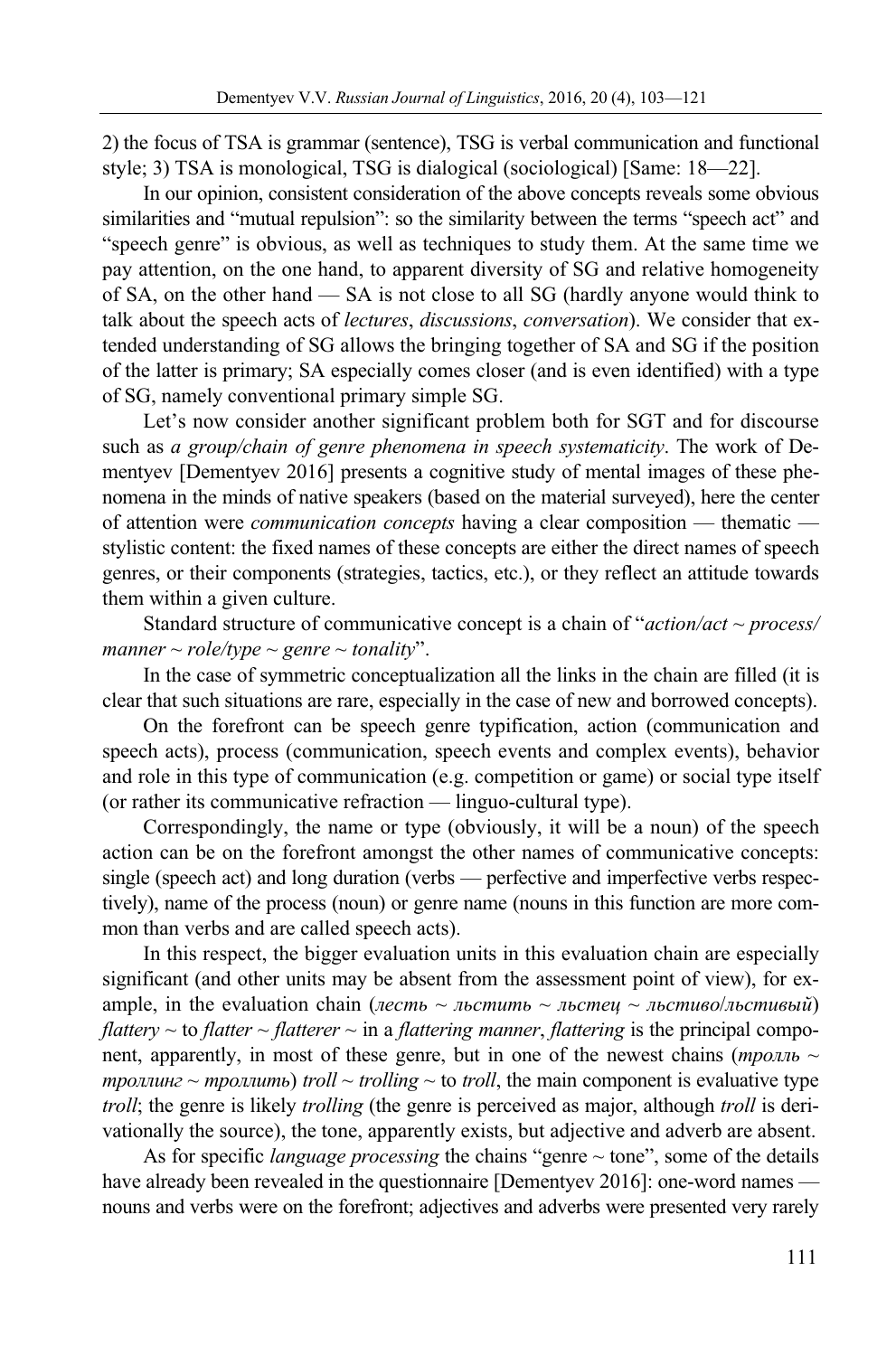(their markedness is obvious), "action / SA (verb)  $\sim$  genre name (noun)  $\sim$  tonality: 1) genre characteristics (noun  $\Rightarrow$  adjective), 2) characteristics of action / SA (verb  $\Rightarrow$  adverb).

Apparently, it is possible to take for granted that this genre relevant axiology is fixed at the lexical level, at the same time *evaluative tokens* are highlighted:

- (1) Genre title (noun) = evaluation of the genre (*denunciation*, *flattery*, *boasting*);
- (2) verbs action names / SA (the same, but less expressed (*boast*, *slander*, *incite*);
- (3) evaluative characteristics of the genre (actions/act as a part of the genre intragenre strategies and the like.) — adjectives, adverbs: genre performance
	- is assessed in this case:
	- a) general assessment of SG is preserved and enhanced (the genre is performed correctly): *sincere*, *honest*, *wise* heart talk, *imaginative* novel;
	- b) contrary to or opposed to overall evaluation SG (the genre is not properly performed): *insincere* heart talk, *graphomaniac* novel.

## **4. DISCOURSE CLASSIFICATION OF SPEECH GENRES: GENRES IN DIFFERENT TYPES OF DISCOURSE**

No less obvious is the theoretical and practical connection between the two discussed theories — discourse theory and the theory of speech genres — present in the typological sphere: the division of a certain type of discourse on genres and connection of discursive classification, i.e., allocation of types of discourse on any basis, with speech genre classification. In other words, differentiating respective types of speech genres.

This tradition probably has a very long history: typological discourse models date back to Aristotle's ideas about literary genres, as well as provide them with the same types of oratorical speeches (advisory, epideictic, judicial).

It should be noted that this tradition is actively developing in modern discourse analysis: compare recent research in speech genres in scientific discourse [Salimovskiy 2002; Dönninghaus 2005], political writing [Duskaeva 2012], religious [Bobyreva 2007; Itskovich 2015; Wojtak 2011], political [Lakoff 2001; Sheigal 2004], pedagogic [Oleshkov 2012], medical [Ponomarenko 2011], judicial [Dubrovskaya 2014; Palashevskaya 2012], colloquial [Borisova 2001; Small talk 2000; Tannen 2008; 2010], Internet discourse [Herring 2007; Schurina 2016].

This list can and should be continued. We see a possibility to highlight the following in the modern environment — political, administrative, legislation, military, pedagogic, religious, mystic, medical, business, advertising, sport, scientific, stage and media types of institutional discourse. Of course the list can be continued or changed. It is important to note that institutional discourse is historically variable — if some public institution disappears as a separate cultural system, the corresponding discourse is dissolved in close and related discourses. For example it is highly unlikely to find hunter's discourse in modern Russia [Karasik 2002: 279].

We may note that the above mentioned research is varied in its selection of particular objects (a particular type of discourse or its particular aspect, different types of discourse in comparison, significant discrepancies in their structure and development; function) as also of the research methodology and terminology.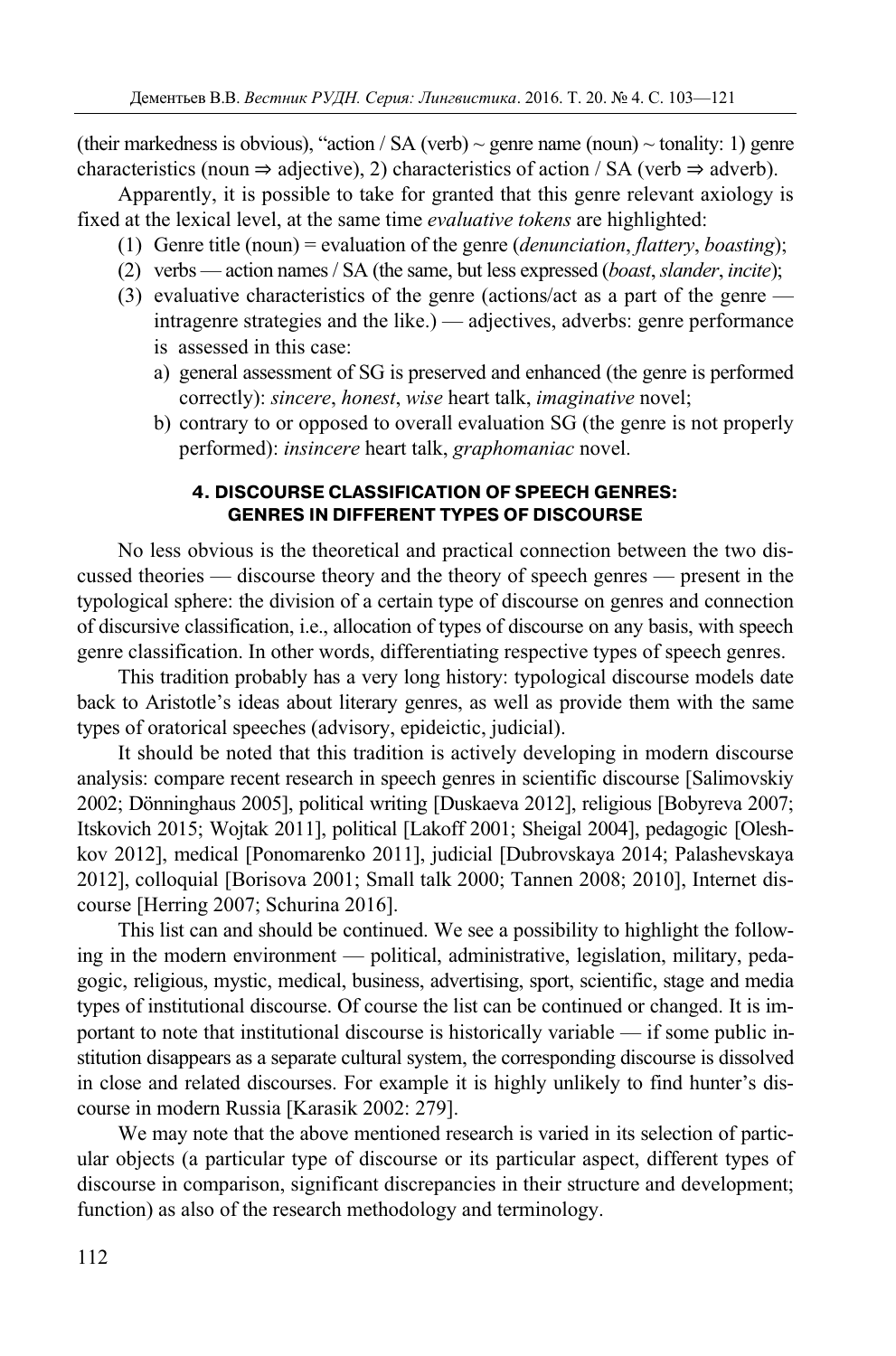For example, R. Wodak gives a characteristic example of medical discourse, the basis of which is a diagram of the necessary communicative actions which are connected with admission of patients in one of Vienna's hospitals:

- 1) The patient is invited to the consulting room.
- 2) The patient undresses and lies down on the couch.
- 3) One of the physicians examines the patient.
- 4) The patient is dressed and returns to the hall.
- 5) A doctor who examined the patient dictates results to his colleague, then they exchange points of views or the doctor takes notes in his workbook.
- 6) The doctors invite the next patient.

In fact, this scheme is rarely put into practice, because along the way colleagues and doctors answer the phone, the nurse brings X-ray images of the previous patient; it is found that the patient's history is lost and the nurse goes to look for it, the electrocardiograph unit doesn't work, the next patient peers into the room, etc. All participants of the dialogue are accustomed to deviations and react to them normally [Wodak 1996: 55—56].

The book by T. Itskovich [Itskovich 2015] is devoted to systematization of religious discourse genres/styles on communicative-pragmatic and categorical-text basis, taking into account their cultural, historical and textual genesis. The author develops a unified deductive theoretical model for the study of these genres, including, on the one hand, a small system of ancient proto-genres (*prayer*, *preaching*, *life*), providing branches to a large number of modern genres, and on the other hand — theoretical understanding of text structure through the medium of the most important text categories and practical analysis of all proto-genres and modern genres of religious style by a single method based on textual genres structures, on material of about thousand complete religious texts of different genres: the canonical texts of the Gospel in Russian translations, texts of modern preaching as well as newspapers of Orthodox media and informal dialogues in groups of Orthodox parishes in the Internet.

The work by T. Itskovich is interesting due to its vivid deductive character: as the author notes, a deductive model (for example, genre typification) allows us to view the system of "branching". This deductive approach seems justified because, the search of genetic regularity cannot be different; secondly, the study of speech genres by itself almost always is deductive, at least in modern linguistics: statements as speech genres rule production and interpretation of texts; there are some specific genres (conditional *X*, *Y*, *Z*), as well as their types which are accepted deductively, though there is a gaping lacuna between these types and real linguistic analysis which needs to be filled in the future.

T.V. Itskovich suggests an external typology (the selection of genres, speech genre analysis) on the basis of the reverent tone and bi-directional religious communication, from the sacred to the profane world (sermon); from the profane to the sacred (prayers); religious communication in the framework of the profane world, focused on the transcendental reality (life).

The basis of the internal typology (text-categorical analysis of religious genres) is a model "topic (situational, subject-sacred, spiritual)  $\sim$  composition  $\sim$  chronotop  $\sim$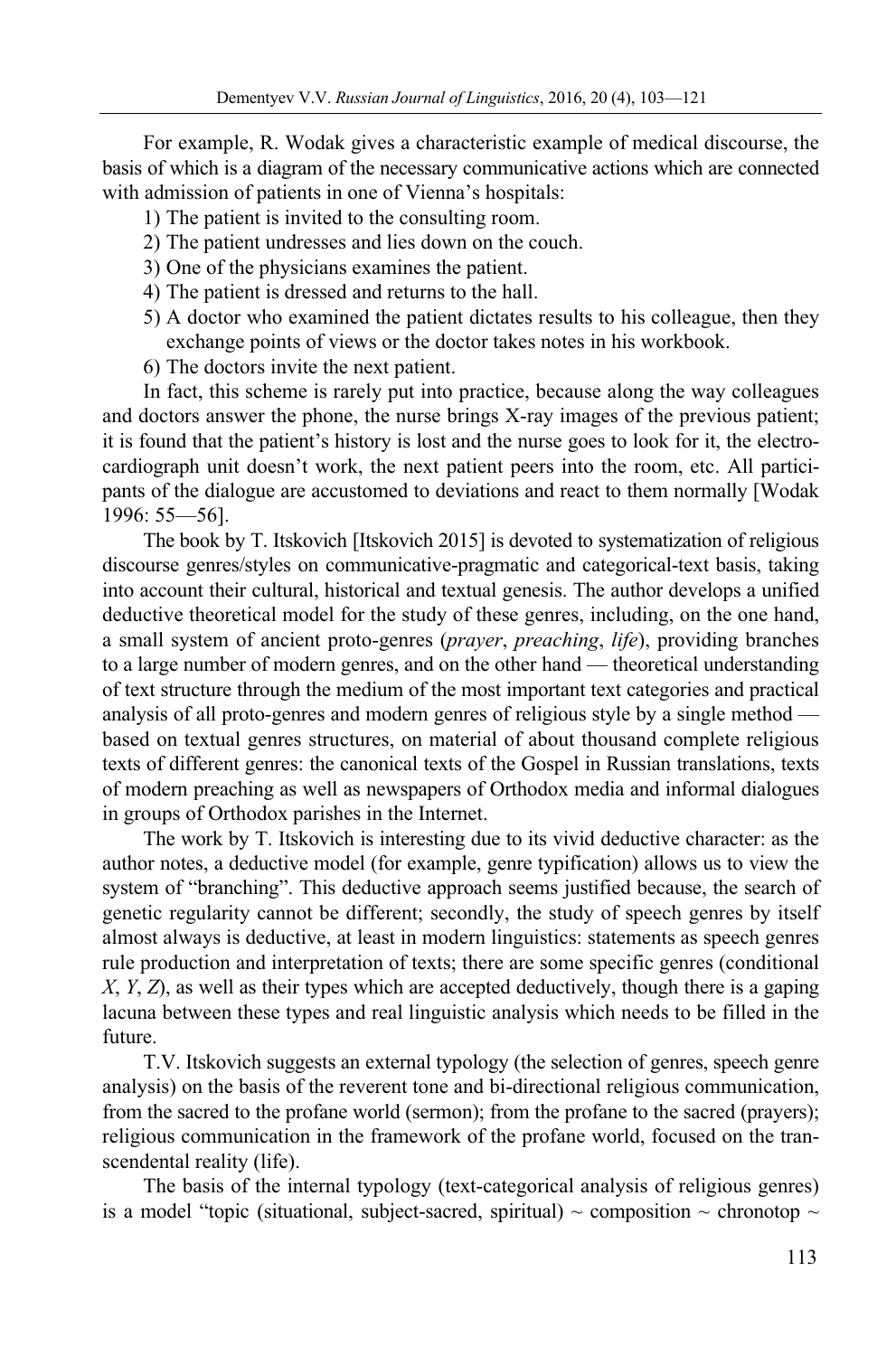tone", which the author tries to consistently and uniformly apply to all genres — the objects of his analysis: three protogenres as well as contemporary genres, even in cases where he investigates genres far removed from the general religious space like online (internet) communication (including expressive lexemes) or prayers genre, the most difficult of all genres amenable to analysis under this scheme.

The detailed study of **political** discourse and its genres is represented in the wellknown monograph by E. Sheigal in Russia and abroad (E.I. Sheigal: [2004]).

The speech genre research by E. Sheigal is very significant: the author has undertaken extremely profound and original typological research of genres in political discourse.

She highlights sets of main and peripheral genres for political discourse and its other types; she also shows how to divide the field of these genres, and reveals the line of convergence in political discourse with other types of discourses — scientific, legal, educational, religious, media discourse, as well as sports and games. It is shown that the centers of political discourse genres are those that correspond to the main purpose of political communications — the struggle for power: *parliamentary debates*, *speeches of politicians*, *vote*. In peripheral genres of political discourse, the function of struggle for power remains, but it is intertwined with the functions of other types of discourse. For example, *an interview with a politologist* includes elements of media, scientific and political discourse. At the junction between the discourse of the media and political discourse there are other genres, which can be placed on the scale viz a viz the actual political content: *pamphlet*, *feuilleton*, *problematic political article* written by a journalist, *speaker columnist*, *editorial*, *report* (from the Congress, rally, etc.), *news article*, *interview with a politician*, *problem analytical article*, *debate* (TV *debates*, *discussions in the press*), *politician's speech*, *political document*, (*the Presidential decree*, *the text of the law*, *the communiqué*).

E. Sheigal constructs typology of genres in political discourse on a number of grounds: in particular, ritual genres are limited by the nature of leading intention in political discourse (*inaugural* speech, *commemorative* speech, *traditional radio report*), orientation genres (party program, the Constitution, *the President's message on the situation in the country*, *a summary report*, *a decree*, *agreement*), agonal genres (*slogan*, *advertising speech*, *electoral debates*, *parliamentary debates*).

In addition, E. I. Sheigal has undertaken a special study of such genres of political discourse, as the *inaugural address*, *slogan* and *political scandal as a narrative* [same].

It should be noted that genre studying is significantly enriched not only by the mentioned work of E. Sheigal, but also by the fact, that the highlighted types of genres were studied by her followers from a number of other schools and on other material for example, on the material of journalistic and colloquial discourse.

Many researchers believe it is significant to contrast *personality-oriented* and *status-oriented discourse*.

The first case (in the case of a student-centered discourse — *VD*) in speech the communicants who know each other well, take part. They reveal to each other their inner world, in the second case, communication is reduced to a dialogue of representatives of a particular social group [Karasik 2002: 277].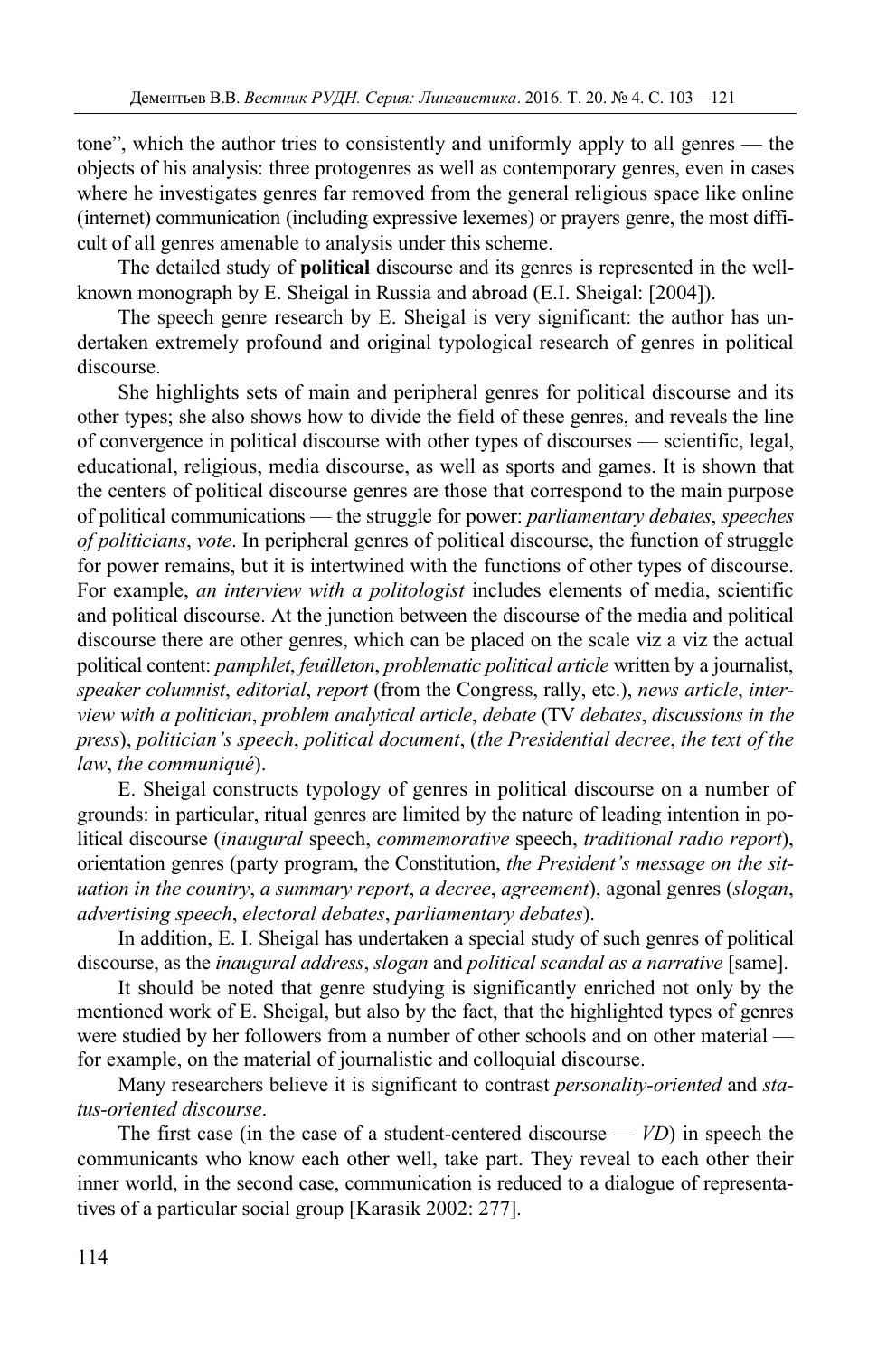Personal discourse is divided, according to V. Karasik, into two main varieties *home* (everyday) and *existential* discourse.

A distinctive feature of everyday discourse that V. Karasik believes in is the "short code" of communication (restricted code, according to B. Bernstein [Bernstein 1979: 164—167]), when people understand each other "at a glance".

The existential discourse is designed to find and experience real meanings; we are not talking about the obvious things, but of artistic and philosophical comprehension of the world. Here is an extract from "Karamazov Brothers":

*"But what does it matter to us?" laughed Ivan. "We've time enough for our talk, for what brought us here. Why do you look so surprised?* 

*Answer: why have we met here? To talk of my love for Katerina Ivanovna, of the old man and Dmitri? Of foreign travel? Of the fatal position of Russia? Of the Emperor Napoleon? Is that it?"* 

*"No."* 

*"Then you know what for. It's different for other people; but we in our green youth have to settle the eternal questions first of all. That's what we care about. Young Russia is talking about nothing but the eternal questions now. Just when the old folks are all taken up with practical questions. Why have you been looking* [pg 256] *at me in expectation for the last three months? To ask me, 'What do you believe, or don't you believe at all?' That's what your eyes have been meaning for these three months, haven't they?"* 

*"Perhaps so," smiled Alyosha. "You are not laughing at me, now, Ivan?"* 

*"Me laughing! I don't want to wound my little brother who has been watching me with such expectation for three months. Alyosha, look straight at me! Of course I am just such a little boy as you are, only not a novice. And what have Russian boys been doing up till now, some of them, I mean? In this stinking tavern, for instance, here, they meet and sit down in a corner. They've never met in their lives before and, when they go out of the tavern, they won't meet again for forty years. And what do they talk about in that momentary halt in the tavern? Of the eternal questions, of the existence of God and immortality. And those who do not believe in God talk of socialism or anarchism, of the transformation of all humanity on a new pattern, so that it all comes to the same, they're the same questions turned inside out. And masses, masses of the most original Russian boys do nothing but talk of the eternal questions! Isn't it so?"*

Of course, the following genres are traditionally opposed: fiction and nonfiction, written and oral, monologue and dialogue texts/discourse/genres. We are not going to speak about widespread elaborate types of speech, we will note that linguists usually connect the essence of art-based communication and general opposition to others non-fiction varieties with discursive and recursive organization of speech, i.e., creative speech and standard use of the language [Juvan 2002; Dementyev, et al 2016]. It is noted that differentiation of art-based communication can take place on various grounds: it is a language game, different types of play behavior, including playing in the theater, artistic speech, literature in all its diversity of genres. Artistically-oriented communication overlaps with personally-oriented communication, as self-disclosure occurs mostly in creativity [Karasik 2002: 291—292].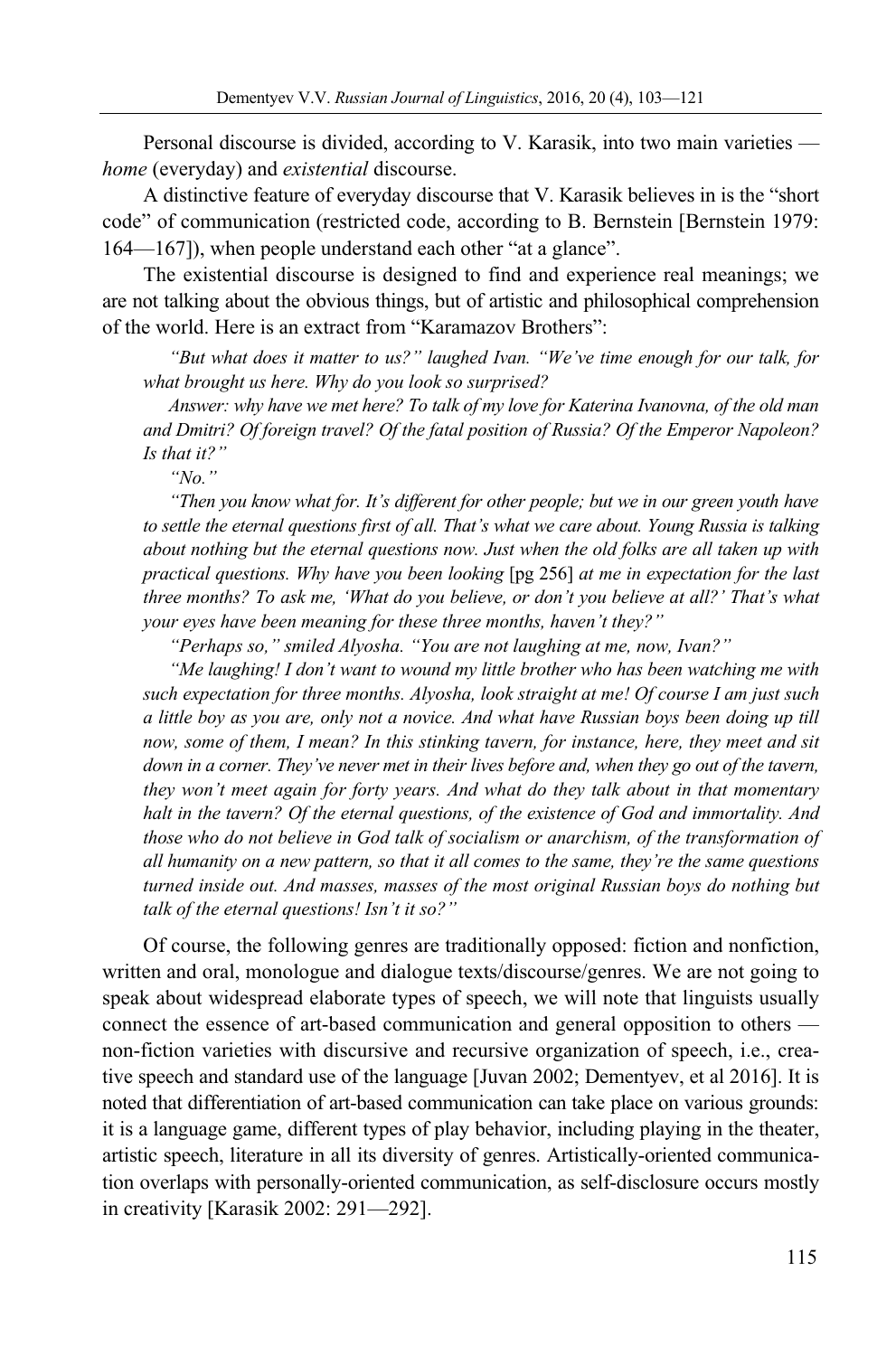### **5. CONCLUSION**

The main task of current direction in discourse analysis is to find an adequate model of real dialogical speech communication. As shown in this article, TSG has good potentials for solving this problem.

Since the end of 80s SGT has already experienced a number of stages in its development, which can be summarized as follows: If at first (late 80s — early 90s) speech genres were studied on the basis of methodology and terminology of speech act theory, the second stage consisted of overcoming disadvantages of the first stage.

Now SGT seems to be going through a new stage. It is connected, first of all, to bridge the gap between two previous trends — in fact the gap is artificial. Secondly, in understanding new, unclaimed ideas of Bakhtin (in genre studies "forward" often means "back to Bakhtin"); for example in modern genre studies *representation of current speech pattern* becomes especially important and a relevant issue for contemporary discourse analysis. M. Bakhtin gave initial impetus to studying actual processes of modern speech. He determined SG as "transmission belts from social history to the history of the language" [Bakhtin 1996: 165].

This aspect is being developed in several research groups:

- studying modernity: culture, communication, society through the prism of SG ("Speech genres, selected by the language, are <...> one of the best keys to the culture of the society» [Wierzbicka 1983: 127]). Unfortunately, there are very few special works on this theme [Averincev 1986; Mustajoki 2013; Dementyev 2015]);
- studying SG through the prism of modernity: in fact, almost every study, claiming to be adequate, uses an integrated approach, at the same time it connects SG with more or less a broad cultural and historical context. We mention only a few most revealing works: [Abrahams 1974; Hanks 2000; Salimovsky 2002; Sedov 2016; Lakoff 2006; Intercession and others 2011]. In this regard, two aspects are studied often: appearing of new SG and new features and transformation of some traditional SG.

© Vadim. V. Dementyev, 2016

#### **REFERENCES**

- Abrahams, R.D. (1974). *Black Talking on the Streets. Explorations in the Ethnography of Speaking*. Chapter IV: Speech Acts, Events, and Situations. N.Y.: Cambridge University Press.
- Adamzik, K. (1995). *Textsorten Texttypologie. Eine kommentierte Bibliographie.* Münster: Nodus Publ., 1995. (Studium Sprachwissenschaft. 12).
- Austin, J.L. (1962). *How to Do Things with words*. Oxford: Oxford Univ. Press.
- Averintsev, S.S. (1986). *Istoricheskaya podvizhnost' kategorij zhanra: opyt periodizatsii* [Historical mobility of category of the genre: the experience of periodization]. Moscow: Nauka, 104—116. (In Russian).
- Balashova L.V. (2014). *Russkaya metaforicheskaya sistema v razvitii: XI—XXI vv.* [The Russian metaphorical system in development: 11th — 21st cent.]. Moscow: Rukopisnye pamiatniki Drevnei Rusi: Znak. (In Russian).
- Bakhtin, M.M. (1996). *Problema rechevykh zhanrov* [The problem of speech genres]. Moscow: Yazyki Russkoi Kul'tury, 159—206. (In Russian).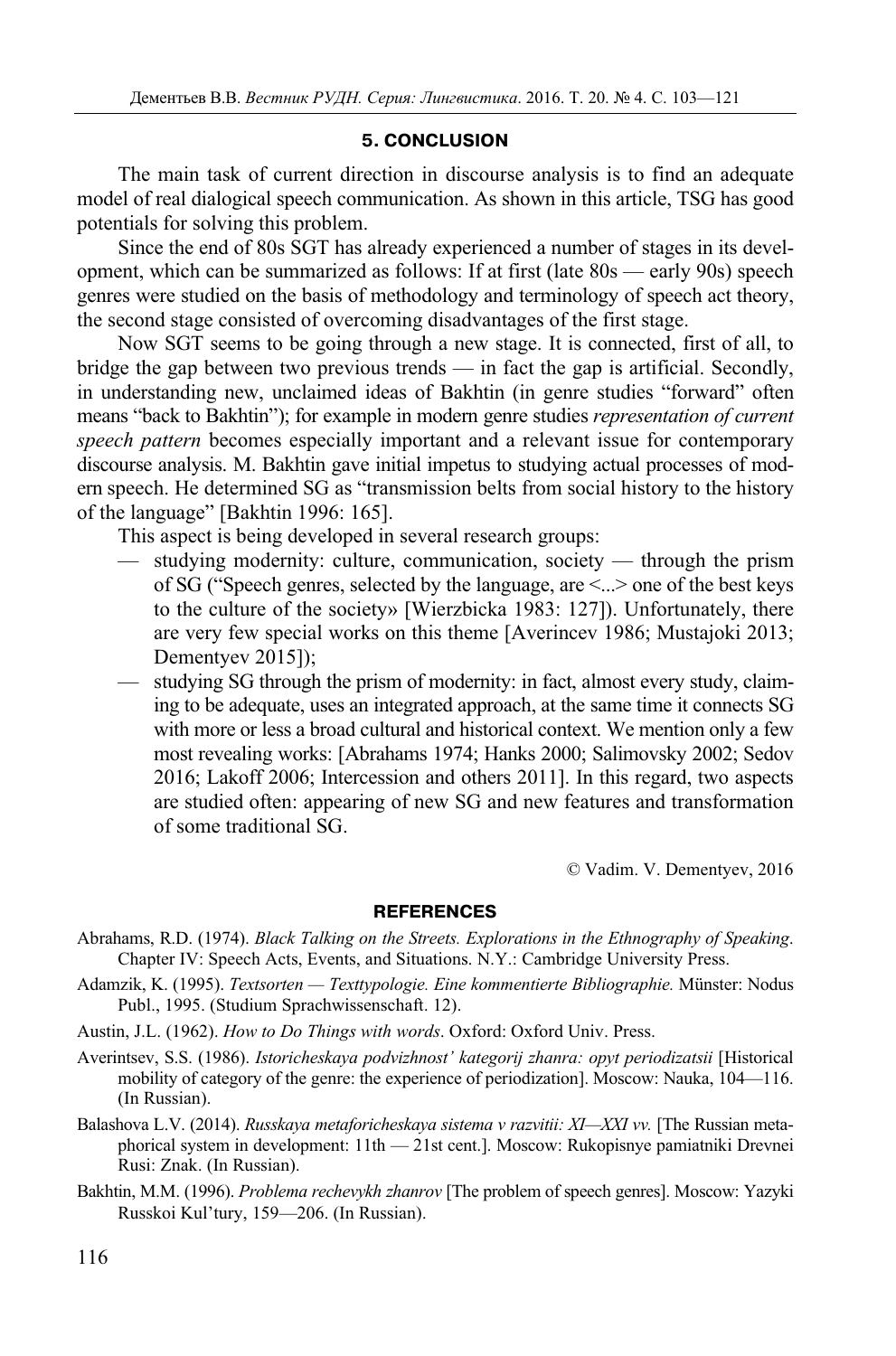Benveniste, E. (1979). *Problemes de linguistique generale*. P.: Gallimard, 1974. Vol. 1—2.

- Bernstein, B. Social Class, Language and Socialization // *Language and Social Context: Selected Readings*. Harmondsworth: Penguin, 1979.
- Bhatia, Vijay K. (2002). Applied genre analysis: a multi-perspective model // *Ibérica*, 4, 3—19.
- Bobyreva, E. V. (2007). *Religioznyi diskurs: tsennosti, zhanry, strategii (na materiale pravoslavnogo veroucheniya)* [Religious discourse: values, genres, strategies (based on the Orthodox Christianity)]. Volgograd: Peremena. (In Russian).
- Bogin, G.I. (1997). *Rechevoy zhanr kak sredstvo individualizatsii* [Speech genres as means of individualization]. Saratov: Kolledj. (In Russian).
- Borisova, I.N. (2001). *Russkiy razgovornyi dialog: struktura i dinamika* [Russian colloqial dialogue: structure and dynamics]. Yekaterinburg: Ural Univ. Publ. (In Russian).
- Dementyev, V.V. (2009). Russian Anekdots of 1970s: on the Material of the Soviet Humorous Magazine "Krokodil". *Russian Journal of Communication*, Vol. 2, Nos. 3/4. Special Issue: The Russian anekdot as cultural genre, discourse and performance.
- Dementyev, V.V., Balashova, L.V., Stepanova N.B., Baykulova A.N. (2014). Linguistic aspect of speech genres. *Journal of Language and Literature*. 5( 4), 288—291.
- Dementyev V.V., Balashova L.V., Stepanova N.B., Shapovalova N.G. (2016). Language genre creativity: linguistic aspects of the problem. *Journal of Language and Literature*. 7.(1), 142—145.
- Dementyev, V.V. (2010). *Teoriya rechevykh zhanrov* [A theory of speech genres]. Moscow: Znak. (Kommunikativnye strategii kul'tury). (In Russian).
- Dementyev, V.V. (2015). Teoriya rechevykh zhanrov i aktual'nye protsessy sovremennoj rechi [The theory of speech genres and actual processes of the modern speech]. Moscow: *Voprosy yazykoznaniya*, 6 (7—107). (In Russian).
- Dementyev, V.V. (2016). Nekotoryye metodologicheskiye printsipy izucheniya rechezhanrovykh zaimstvovanii [Some Methodological Principles of Study on Borrowing Speech Genres]. *Vestnik Rossiyskogo universiteta druzhby narodov. Seriya Lingvistika*. 20 (1), 7—24. (In Russian).
- Dijk, T.A. van. (1985). *Handbook of discourse analysis*. V. 1—4. L.: Academic Press.
- Dönninghaus, S. (2001). Sprechakt und Kommunikationsgenre. (Theoretische Aspekte der sprachlichen Interaktion). *Beiträge der Europäischen Slavistischen Linguistik* (PolySlav). Bd. 4. München, 69—79.
- Dönninghaus, S. (2005). Die Vagheit der Sprache: Begriffsgeschichte und Funktionsbeschreibung anhand der tschechischen Wissenschaftssprache (Slavistische Studienbucher. Neue Folge). Wiesbaden: Harrassowitz.
- Dolinin, K.A. (1999) *Rechevye zhanry kak sredstvo organizatsii social'nogo vzaimodeystviya* [Speech genres as means of organization of social interaction]. Saratov: Zhanry rechi (2), 7—13. (In Russian).
- Dubrovskaya, T.V. (2014). Sudebnyi diskurs kak kul'turnyi fenomen: natsional'no-kul'turnye osobennosti rechi sudei (na materiale russkikh, anglijskikh i avstralijskikh sudebnykh zasedaniy) [Legal discourse as a cultural phenomenon based on English, Russian and Australian court hearings]. Moscow: Voprosy yazykoznaiya (2), 76—88. (In Russian).
- Duskaeva, L.R. (2012). *Dialogicheskaya priroda gazetnykh rechevykh zhanrov* [Dialogical nature of the newspaper speech genres]. St. Petersburg: St. Petersburg State Univ. (In Russian).
- Dymarskiy, M.Ya. (2015). *Model' vyskazyvaniya i rechevye zhanry (na materiale kontroptativnykh infinitivnykh vyskazyvaniy* [The model o statement and speech genres]. Moscow: Institut russkogo yazyka im. V.V. Vinogradova, 54—56. (In Russian).
- Fedosyuk, M.YU. (1997). *Nereshennye voprosy teorii rechevyh zhanrov* [Unsolved problems in the theory of speech genres]. Moscow: Voprosy yazykoznaniya (5), 102—120 (In Russian).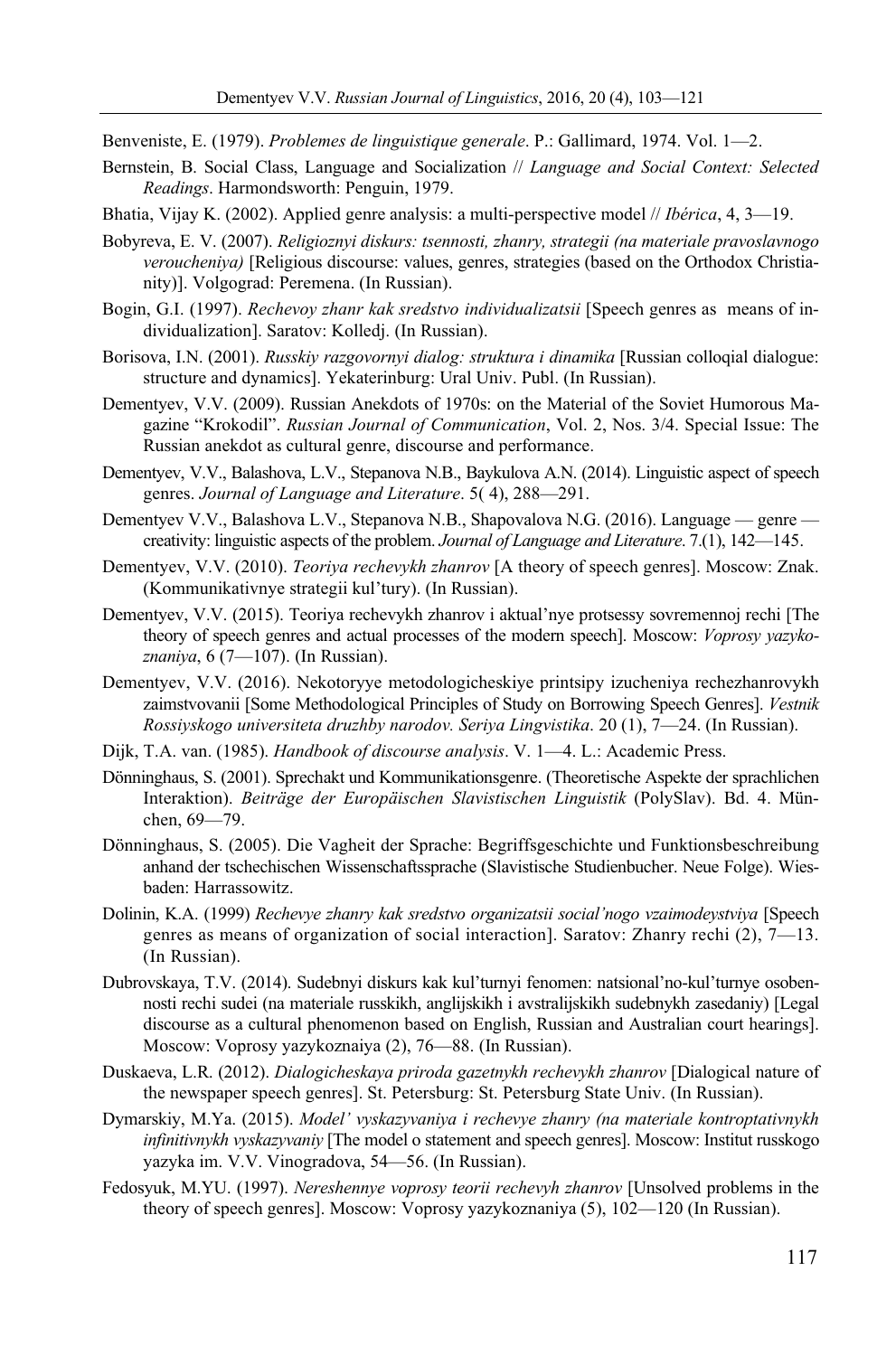Fillmore, Ch. (1976). Nyt need for a frame semantics within linguistics. Statist. Meth. Linguist. Vol. 1.

- Fix U. (2008). Texte und Textsorten sprachliche, kommunikative und kulturelle Phänomene. Berlin: Frank & Timme GmbH.
- Gajda St. (1991). Gatunki wypowiedzi potocznyc. *Język potoczny jako przedmiot badań językoznawczych*. Z. Adamiszyn: Opole, 67—74.
- Gatunki mowy (2004—2007). *Gatunki mowy i ich ewolucja*. Pod red. Danuty Ostaszewskiej. T. 1. Mowy piękno wielorakie. Katowice: Wydaw. Uniwersytetu Śląskiego, 2000; T. 2. Tekst a gatunek. Katowice: Wydaw. Uniwersytetu Śląskiego, 2004; T. 3. Tekst a odmiany funkcjonalne. Katowice: Wydaw. Uniwersytetu Śląskiego.
- Goddard, C. & Wierzbicka, A. (1997). Discourse and Culture // Teun A. van Dijk (ed.) *Discourse as Social Interaction / Discourse Studies: A Multidisciplinary Introduction*. L.: Sage, Vol. 2,  $231 - 259$ .
- Goldin, V.E., Sirotinina, O.B. *Vnutrinatsionalnye rechevye kultury i ikh vzaimodeistvie* [Sub-national speech cultures and their interactions]. Saratov: Izd-vo Sarat. gos. univers. (In Russian).
- Hanks W.F. (2000). *Dialogic conversions and the field of missionary discourse in Colonial Yucatan. Les Rituels du Dialogue*. A. Monod Becquelin & Philippe Erikson (ed.). Nanterre: Société d'Ethnologie, 235—254.
- Herring, S.C. (2007). A Faceted Classification Scheme for Computer-Mediated Discourse. Language@Internet, 4. Article 1 [Retrieved April 26, 2009].
- Itskovich, T.V. (2015). *Kategorial'no-tekstovaya specifika sovremennoy pravoslavnoy propovedi* [Categorical and textual specificity of modern Orthodox preaching]. Ekaterinburg: ID Azhur. (In Russian).
- Juvan, M., (2002). Literariness as a culturally based feature. *In Stylistyka ХI*. Opole, 9—29.
- Karasik, V.I. (2002). *Yazykovoj krug: lichnost', kontsepty, diskurs* [Language circle: personality, concepts, discourse]. Volgograd: Peremena. (In Russian).
- Karzenkova, E.P., Salimovskiy, V.A. (2005). *K ehksplikatsii ponyatiya kommunikativnoy kategorii*  [To the explication of communicative category's notion]. Perm': Izd-vo Perm. un-ta, 98—104. (In Russian).
- Kitaygorodskaya, M.V., Rozanova, N.N. (1999). *Rech' moskvichey. Kommunikativno-kul'turologicheskiy aspekt* [Speech of Muscovites. Communicative and cultural aspect]. Moscow: Russkie slovari. (In Russian).
- Kozhina, M.N. (1999). *Rechevoy zhanr i rechevoy akt (nekotorye aspekty problemy)* [Speech genre and speech act (some aspects of the problem)]. Zhanry rechi. No. 2. Saratov: Zhanry rechi (2), 52—61. (In Russian).
- Krasnyh, V.V. (2015). *ZHanry rechi skvoz' prizmu mnogomernosti bytiya Cheloveka govoryashchego* [Speech genres through the prism of the multidimensionality of Homo Loquens]. Moscow: Zhanry rechi (1), 9—14. (In Russian).
- Lakoff, R. (2001). *The Language war*. Berkeley; Los Angeles; London: University of California Press.
- Lakoff, R. (2006). Identity à la carte: you are what you eat. Discourse and Identity. Anna DeFina, Deborah Schiffrin and Michael Bamberg (ed.). Cambridge: Cambridge University Press, 142—165.
- Manes J. (1983). Compliments: A Mirror of Cultural Values // *Sociolinguistics and Language Acquisition*. N. Wolfson, E. Judd (Eds.). Rowley.
- Matveeva, T.V. (1995). *K lingvisticheskoy teorii zhanra* [By linguistic theory genre]. Kiev: Collegium  $(1-2)$ . (In Russian).
- Minsky, M. (1975). *A Framework for Representing Knowledge*. MIT-AI Laboratory Memo 306, June. Reprinted in The Psychology of Computer Vision, P. Winston (Ed.), McGraw-Hill.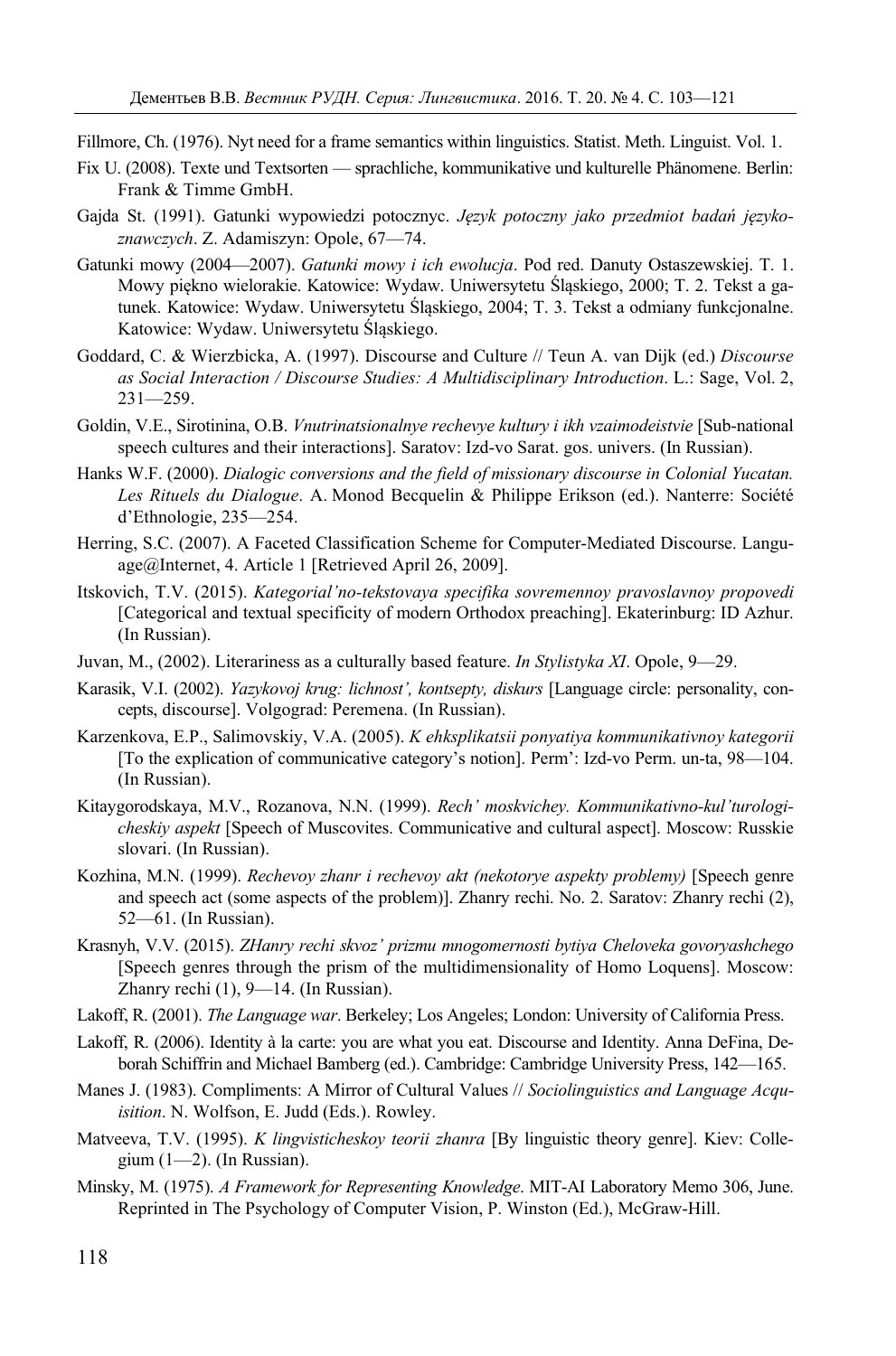- Mkrtychyan, S.V. (2015). *Rechevoy zhanr: o edinitsah strukturirovaniya produkta rechevoy deyatel'nosti* [Speech genre: the unit of product structuring off speech activity]. Saratov: Zhanry rechi. (In Russian).
- Mustajoki, A. (2013). *Title Risks of miscommunication in various speech genres. Understanding by Communication*. E. Borisova & O. Souleimanova (ed.). Cambridge Scholars Publishing. Cambridge, 33—53.
- Oleshkov, M.Yu. (2012). *Pedagogicheskiy diskurs* [Pedagogical discourse]. Nizhni Tagil: Nizhni Tagil State Social-Pedagogical Academy. (In Russian).
- Palashevskaya, I.V. (2012). *Sudebnyi diskurs: funktsii, struktura, narrativnost'* [Legal discourse: functions, structure, narrativity]. Volgograd: Volgograd State Pedagogical Univ. (In Russian).
- Peeters, B. (2009). Language and cultural values: the ethnolinguistic pathways model. *Flinders University Languages Group Online Review*. 4 (1), 90—117.
- Pokrovskaya, E.A., Dudkina, N.V., Kudinova, E.V. (2011). *Rechevye zhanry v dialoge kul'tur* [Speech genres in the dialogue of cultures]. Rostov-na-Donu: Foundation. (In Russian).
- Ponomarenko, E.A. (2011). *Rechevye zhanry v meditsinskom diskurse (v proizvedeniyakh russkikh pisateley-vrachey)* [Speech genres in the medical discourse (in the texts of Russian doctor writers]. Simferopol': Dombrovsky Writers' House. (In Russian).
- Salimovskiy, V.A. (2002). *Zhanry rechi v funktsional'no-stilisticheskom osveshhenii (nauchnyy akademicheskiy tekst)* [Speech genres from the functional-stylistic perspective (academic scientific text)]. Perm': Izd-vo Perm. un-ta. (In Russian).
- Searle, J.R. (1983). *Intentionality: An Essay in the Philosophy of Mind*. Cambridge: Cambridge University Press.
- Sedov, K.F. (2016). *Obshchaya i antropocentricheskaya lingvistika* [General and anthropological linguistics]. Moscow: Yazyki slavyanskih cultur. (In Russian).
- Shevchenko, I.S. (2015). *Koncept kommunikativnogo povedeniya i zhanr* [Concept of communicative behavior and genre]. Saratov: Zhanry rechi (1), 23—24. (In Russian).
- Sheigal, E.I. (2004). *Semiotika politicheskogo diskursa* [Semiotics of political discourse]. Moscow: Gnozis. (In Russian).
- Sherstyanykh, I.V. (2013) *Teoriya rechevyh zhanrov* [The theory of speech genres]. Moscow: Flinta Nauka. (In Russian).
- Shmeleva, T.V. (1997). *Model' rechevogo zhanra* [Model of speech genre]. Saratov: Kolledj (1), 88—89. (In Russian).
- Schurina, Y.V. (2016). *Zhanrovoe svoeobrazie social'noj seti Instagram* [Genre individuality of Instagram social net]. Saratov: Zhanry rechi (1), 156—168. (In Russian).
- Sirotinina, O.B. (1999). *Nekotorye razmyshleniya po povodu terminov "rechevoj zhanr" i "ritoricheskij*  zhanr" [Some reflections concerning the term "speech genre" and "rhetorical genre"]. Saratov: Kolledj, 26—31. (In Russian).
- Slyshkin, G.G. (2005). *Rechevoj zhanr: perspektivy konceptologicheskogo analiza* [Speech genre: perspectives of conceptological analysis]. Saratov: IZ Nauka: Zhanry rechi, (4), 34—49. (In Russian).
- Small talk (2000). Small talk. J. Coupland (ed.). Harlow: Longman.
- Swales, J.M. (1990). *Genre Analysis: English in Academic and Research Settings*. Cambridge: Cambridge University Press.
- Tannen D. (2008). «We've Never Been Close, We're Very Different»: Three Narrative Types in Sister Discourse. *Narrative Inquiry*. 18:2, 206—229.
- Tannen, D. (2010). Abduction and identity in family interaction: Ventriloquizing as indirectness. *Journal of Pragmatics*. 42, 307—316.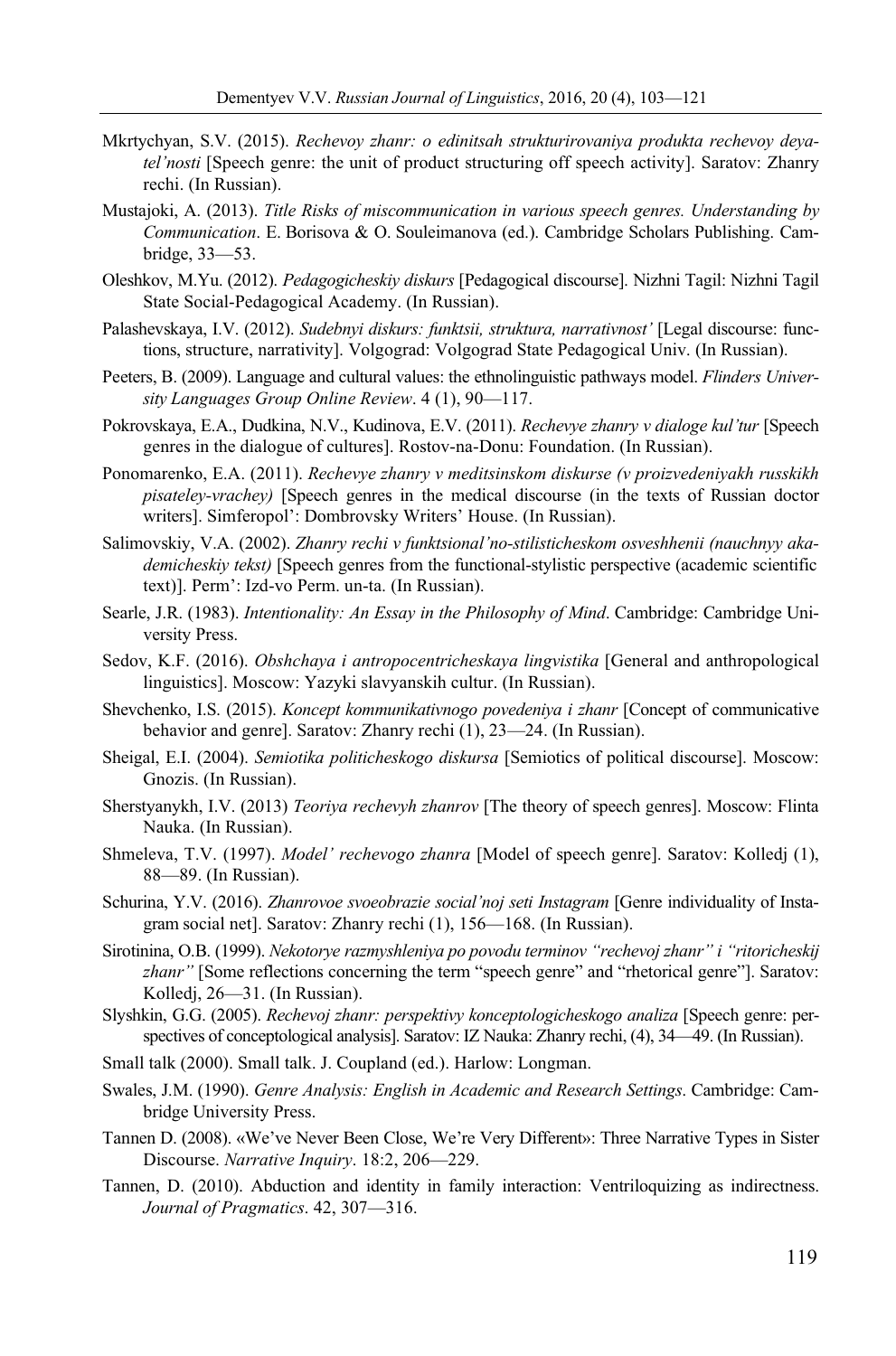- Thomas, J. (1985). Cross-cultural discourse as "unequal encounter": towards a pragmatic analysis. Applied Linguistics, 5.
- Wierzbicka, A. (1983). Genry mowy // Tekst i zdanie. Zbiór studiów / Red. T. Dobrzyńska, E. Janus. Wroclaw itd.: PAN, 125—137.
- Wierzbicka, A. (1991). *Cross-Cultural Pragmatics: The semantics of human interaction*. Berlin: Mouton de Gruyter.
- Wierzbicka, A. (2006). *Anglo scripts against 'putting pressure' on other people and their linguistic manifestations*. Cliff Goddard (ed.) Ethnopragmatics: Understanding Discourse in Cultural Context. Mouton de Gruyter, 31—63.
- Witosz, B. (2005). *Genologia lingwistyczna. Zarys problematyki*. Katowice: Wydawnictwo Uniwersytetu Śląskiego.
- Wodak, R. (1996). *Disorders of discourse*. London and New York: Longman.
- Wojtak, M. (2011). *Współczesne modlitewniki w oczach językoznawcy.* Studium genologiczne. Tarnów: Biblos.

#### **Article history:**

Received: 15 September 2016 Revised: 28 September 2016 Accepted: 02 October 2016

#### **For citation:**

**Dementyev, V. (2016). Speech Genres and Discourse: Genres Study in Discourse Analysis Paradigm.** *Russian Journal of Linguistics***, 20 (4), 103—121.** 

#### **Bio Note:**

*Vadim Dementyev*, Doctor of Philology, Professor of the Department of Language Theory and History, and Applied Linguistics of Chernyshevsky Saratov State University, member of the editorial board of Russian Journal of Linguistics (Peoples' Friendship University of Russia, Moscow). *Research interests:* the theory of discourse, communicative axiology, theory of speech genres. *Contact information:* e-mail: dementevvv@yandex.ru.

УДК: 811.161.42 DOI: 10.22363/2312-9182-2016-20-4-103-121

# **ЖАНРЫ РЕЧИ И ДИСКУРС: МЕСТО ЖАНРОВЕДЧЕСКИХ ИССЛЕДОВАНИЙ В ПАРАДИГМЕ ДИСКУРС-АНАЛИЗА**

## **В.В. Дементьев**

Саратовский государственный университет им. Н.Г. Чернышевского *410012, г. Саратов, Россия, ул. Астраханская, д. 83* 

Статья посвящена месту исследований по речевым жанрам в парадигме дискурс-анализа. Обсуждаются направления дискурс-анализа, имеющие общие с теорией речевых жанров проблемы, категориальный аппарат или набор базовых единиц, а также использующие речежанровую методику